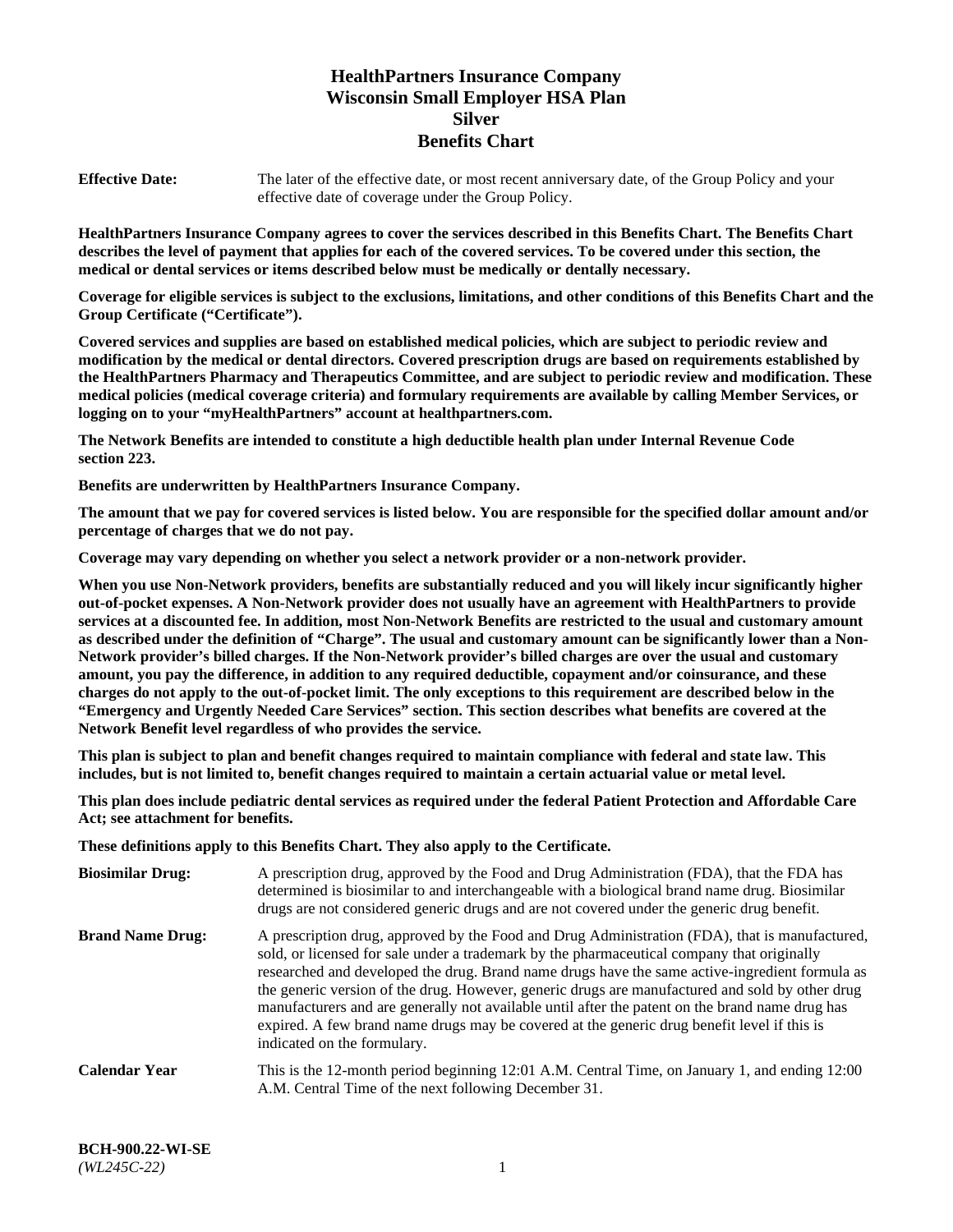| <b>Charge:</b> | For covered services delivered by a network provider, this is the provider's discounted fee for a<br>given medical/surgical service, procedure or item.                                                                                                                                                                                                                                                                                                                                                                                                                                                                                                                                                                 |
|----------------|-------------------------------------------------------------------------------------------------------------------------------------------------------------------------------------------------------------------------------------------------------------------------------------------------------------------------------------------------------------------------------------------------------------------------------------------------------------------------------------------------------------------------------------------------------------------------------------------------------------------------------------------------------------------------------------------------------------------------|
|                | For covered services delivered by non-network providers, a contracted rate may apply if such<br>arrangement is available to HealthPartners.                                                                                                                                                                                                                                                                                                                                                                                                                                                                                                                                                                             |
|                | For the usual and customary charge for covered services delivered by non-network providers, our<br>payment is calculated using one of the following options, depending on availability: 1) a<br>percentage of the Medicare fee schedule; 2) a comparable schedule if the service is not on the<br>Medicare fee schedule; or 3) a commercially reasonable rate for such service if a fee schedule is<br>not available.                                                                                                                                                                                                                                                                                                   |
|                | The usual and customary charge is the maximum amount allowed that we consider in the<br>calculation of the payment of charges incurred for certain covered services. You must pay for any<br>charges above the usual and customary charge, and they do not apply to the out-of-pocket limit.                                                                                                                                                                                                                                                                                                                                                                                                                            |
|                | A charge is incurred for covered ambulatory medical and surgical services, on the date the service<br>or item is provided. A charge is incurred for covered inpatient services, on the date of admission to<br>a hospital. To be covered, a charge must be incurred on or after your effective date and on or<br>before the termination date.                                                                                                                                                                                                                                                                                                                                                                           |
|                | Copayment/Coinsurance: The specified dollar amount, or percentage, of charges incurred for covered services, which we do<br>not pay, but which you must pay, each time you receive certain medical services, procedures or<br>items. Our payment for those covered services or items begins after the copayment or coinsurance<br>is satisfied. Covered services or items requiring a copayment or coinsurance are specified in this<br>Benefits Chart.                                                                                                                                                                                                                                                                 |
|                | For services provided by a network provider:<br>An amount which is listed as a flat dollar copayment is applied to a network provider's discounted<br>charge for a given service. However, if the network provider's discounted charge for a service or<br>item is less than the flat dollar copayment, you will pay the network provider's discounted charge.<br>An amount which is listed as a percentage of charges or coinsurance is based on the network<br>provider's discounted charges, calculated at the time the claim is processed, which may include an<br>agreed upon fee schedule rate for case rate or withhold arrangements.                                                                            |
|                | For services provided by a non-network provider:<br>Any copayment or coinsurance is applied to the lesser of the provider's charges or the usual and<br>customary charge for a service.                                                                                                                                                                                                                                                                                                                                                                                                                                                                                                                                 |
|                | A copayment or coinsurance is due at the time a service is provided, or when billed by the<br>provider. The copayment or coinsurance applicable for a scheduled visit with a HealthPartners<br>network provider will be collected for each visit, late cancellation and failed appointment.                                                                                                                                                                                                                                                                                                                                                                                                                             |
| Deductible:    | The specified dollar amount of charges incurred for covered services, which we do not pay, but an<br>enrollee or a family has to pay first in a calendar year. Our payment for those services or items<br>begins after the deductible is satisfied. For network providers, the amount of the charges that apply<br>to the deductible are based on the network provider's discounted charges, calculated at the time<br>the claim is processed, which may include an agreed upon fee schedule rate for case rate or<br>withhold arrangements. For non-network providers, the amount of charges that apply to the<br>deductible are the lesser of the provider's charges or the usual and customary charge for a service. |
|                | Any amounts paid or reimbursed by a third party, including but not limited to: point of service<br>rebates, manufacturer coupons, manufacturer debits cards or other forms of direct reimbursement<br>to an Insured for a product or service, will not apply toward your deductible, to the extent<br>permitted under state and federal law.                                                                                                                                                                                                                                                                                                                                                                            |
|                | Your plan has an embedded deductible. This means once an Insured meets the individual<br>deductible, the plan begins paying benefits for that person. If two or more members of the family<br>meet the family deductible, the plan begins paying benefits for all members of the family,<br>regardless of whether each Insured has met the individual deductible. However, an Insured may<br>not contribute more than the individual deductible toward the family deductible.                                                                                                                                                                                                                                           |
|                | All services are subject to the deductible unless otherwise indicated below in this Benefits Chart.                                                                                                                                                                                                                                                                                                                                                                                                                                                                                                                                                                                                                     |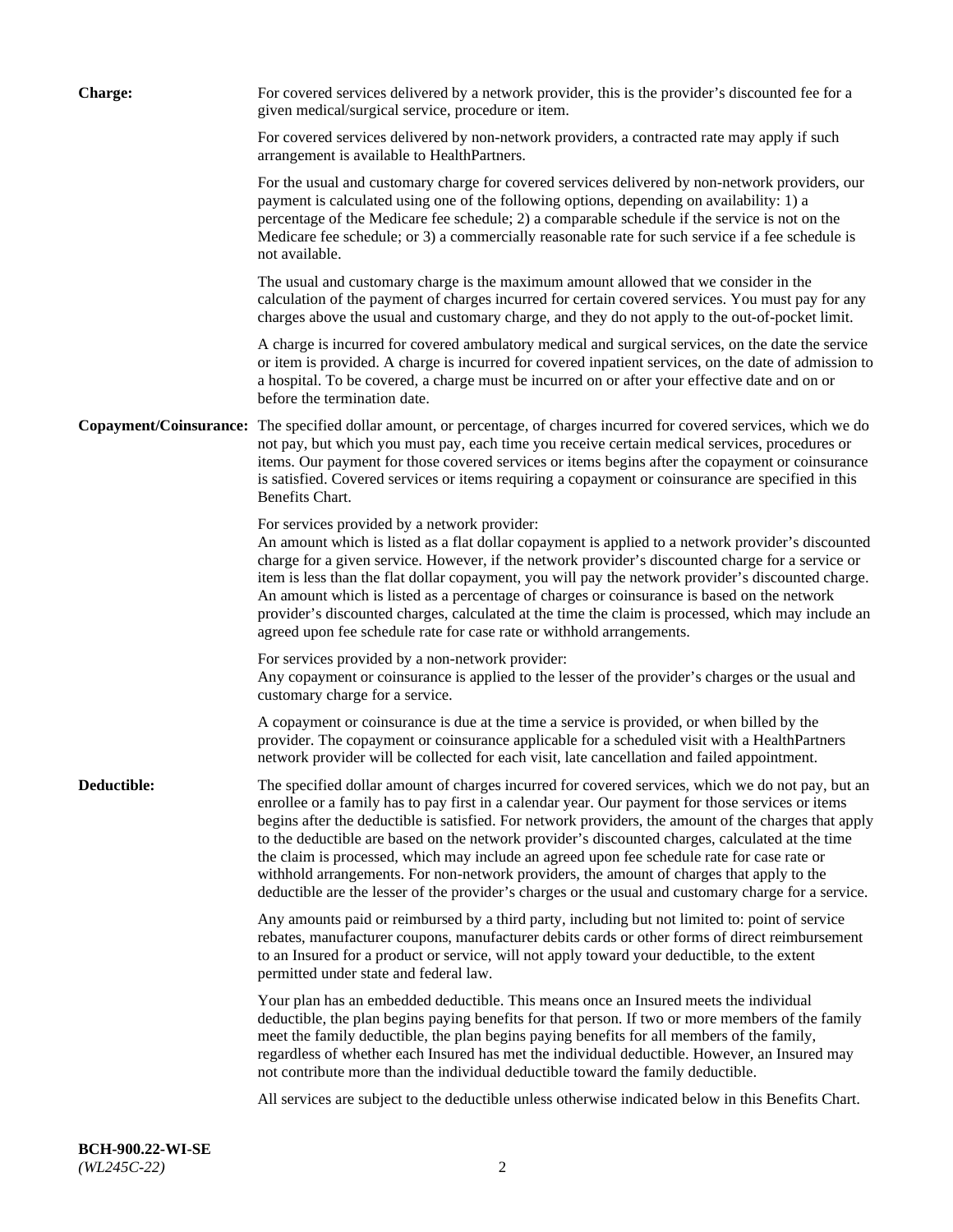| <b>Formulary:</b>                          | This is a current list, which may be revised from time to time, of prescription drugs, medications,<br>equipment and supplies covered by us as indicated in this Benefits Chart which are covered at the<br>highest benefit level. Some drugs on the formulary may require prior authorization to be covered<br>as formulary drugs. The formulary, and information on drugs that require prior authorization, are<br>available by calling Member Services, or logging on to your "myHealthPartners" account at<br>healthpartners.com. |
|--------------------------------------------|---------------------------------------------------------------------------------------------------------------------------------------------------------------------------------------------------------------------------------------------------------------------------------------------------------------------------------------------------------------------------------------------------------------------------------------------------------------------------------------------------------------------------------------|
| <b>Generic Drug:</b>                       | A prescription drug, approved by the Food and Drug Administration (FDA), that the FDA has<br>determined is comparable to a brand name drug product in dosage form, strength, route of<br>administration, quality, intended use and documented bioequivalence. Generally, generic drugs<br>cost less than brand name drugs. Some brand name drugs may be covered at the generic drug<br>benefit level if this is indicated on the formulary.                                                                                           |
| <b>Lifetime Maximum</b><br><b>Benefit:</b> | The specified coverage limit actually paid by us for services and/or charges incurred by you for any<br>given procedure or diagnosis. Payment of benefits under this Benefits Chart ceases when that lifetime<br>maximum benefit is reached. You have to pay for any subsequent charges.                                                                                                                                                                                                                                              |
| <b>Non-Formulary Drug:</b>                 | This is a prescription drug, approved by the Food and Drug Administration (FDA), that is not on<br>the formulary, is medically necessary and is not investigative or experimental or otherwise<br>excluded under the Certificate.                                                                                                                                                                                                                                                                                                     |
| <b>Out-of-Pocket Expenses:</b>             | You pay the specified copayments/coinsurance and deductibles applicable for particular services,<br>subject to the out-of-pocket limit described below. These amounts are in addition to the monthly<br>premium payments.                                                                                                                                                                                                                                                                                                             |
| <b>Out-of-Pocket Limit:</b>                | You pay the copayments/coinsurance and deductibles for covered services, to the individual or<br>family out-of-pocket limit. Thereafter we cover 100% of the charges incurred for all other covered<br>services, for the rest of the calendar year. You pay amounts greater than the out-of-pocket limit if<br>you exceed any lifetime maximum benefit or any visit or day limits.                                                                                                                                                    |
|                                            | Non-Network Benefits above the usual and customary charge (see definition of charge above) do<br>not apply to the out-of-pocket limit.                                                                                                                                                                                                                                                                                                                                                                                                |
|                                            | Non-Network Benefits for transplant surgery do not apply to the out-of-pocket limit.                                                                                                                                                                                                                                                                                                                                                                                                                                                  |
|                                            | Any amounts paid or reimbursed by a third party, including but not limited to: point of service<br>rebates, manufacturer coupons, manufacturer debit cards or other forms of direct reimbursement to<br>an Insured for a product or service, will not apply as an out-of-pocket expense, to the extent<br>permitted under state and federal law.                                                                                                                                                                                      |
|                                            | You are responsible to keep track of the out-of-pocket expenses. Contact Member Services for<br>assistance in determining the amount paid by the enrollee for specific eligible services received.<br>Claims for reimbursement under the out-of-pocket limit provisions are subject to the same time<br>limits and provisions described under the "Claims Provisions" section of the Certificate.                                                                                                                                     |
| <b>Preventive Drug List:</b>               | This is a current list, which may be revised from time to time, of certain formulary preventive<br>prescription drugs and certain diabetic supplies, covered under the Plan as indicated in this<br>Benefits Chart. The Preventive Drug List is available by logging on to your "myHealthPartners"<br>account at healthpartners.com or by calling Member Services.                                                                                                                                                                    |
| <b>Specialty Drug List:</b>                | This is a current list, which may be revised from time to time, of prescription drugs, medications,<br>equipment and supplies, which are typically bio-pharmaceuticals. The purpose of a specialty drug<br>list is to facilitate enhanced monitoring of complex therapies used to treat specific conditions.<br>Specialty drugs are covered by us as indicated in this Benefits Chart. The specialty drug list is<br>available by calling Member Services, or logging on to your "myHealthPartners" account at<br>healthpartners.com. |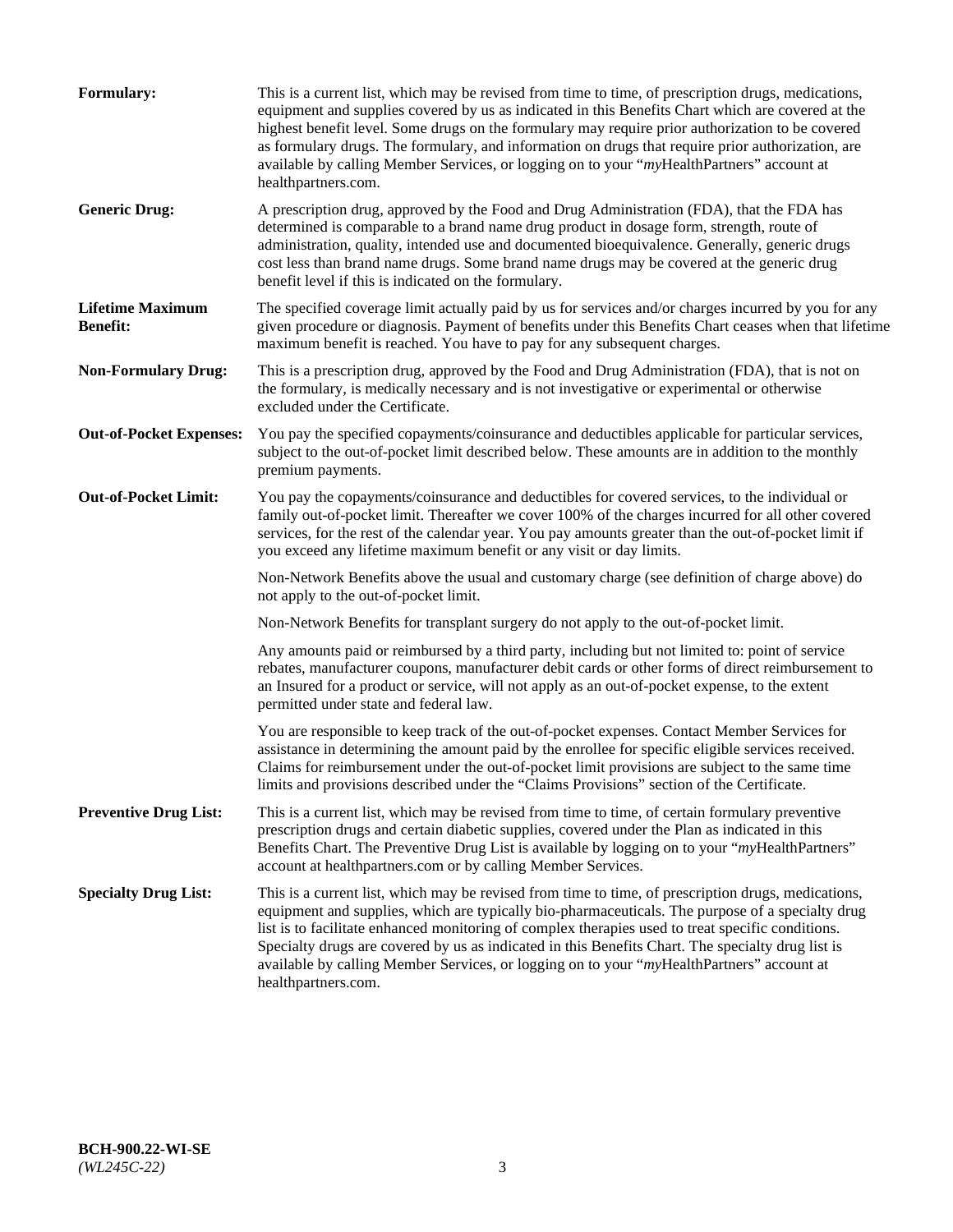#### **DEDUCTIBLES AND OUT-OF-POCKET LIMITS**

#### **Individual calendar year deductible**

| <b>Network Benefits</b> | <b>Non-Network Benefits</b> |
|-------------------------|-----------------------------|
| \$4,550                 | \$10,000                    |

#### **Family calendar year deductible**

| <b>Network Benefits</b> | <b>Non-Network Benefits</b> |
|-------------------------|-----------------------------|
| \$9,100                 | \$20,000                    |

Separate deductibles must be satisfied under the Network Benefits and Non-Network Benefits.

Your plan has an embedded deductible. This means once an Insured meets the individual deductible, the plan begins paying benefits for that person. If two or more members of the family meet the family deductible, the plan begins paying benefits for all members of the family, regardless of whether each Insured has met the individual deductible. However, an Insured may not contribute more than the individual deductible toward the family deductible.

Any amounts paid or reimbursed by a third party, including but not limited to: point of service rebates, manufacturer coupons, manufacturer debits cards or other forms of direct reimbursement to an Insured for a product or service, will not apply toward your deductible, to the extent permitted under state and federal law.

#### **Individual calendar year out-of-pocket limit**

| Network Benefits | <b>Non-Network Benefits</b> |
|------------------|-----------------------------|
| \$4,800          | \$30,000                    |

#### **Family calendar year out-of-pocket limit**

| <b>Network Benefits</b> | <b>Non-Network Benefits</b> |
|-------------------------|-----------------------------|
| $\frac{1}{2}$ \$9,600   | \$60,000                    |

Separate Out-of-Pocket Limits must be satisfied under Network Benefits and Non-Network Benefits.

Non-Network Benefits above the usual and customary charge will not apply to the individual or family Out-of-Pocket Limit.

Non-Network Benefits for transplant surgery do not apply to the Out-of-Pocket Limit.

Any amounts paid or reimbursed by a third party, including but not limited to: point of service rebates, manufacturer coupons, manufacturer debit cards or other forms of direct reimbursement to an Insured for a product or service, will not apply as an out-of-pocket expense, to the extent permitted under state and federal law.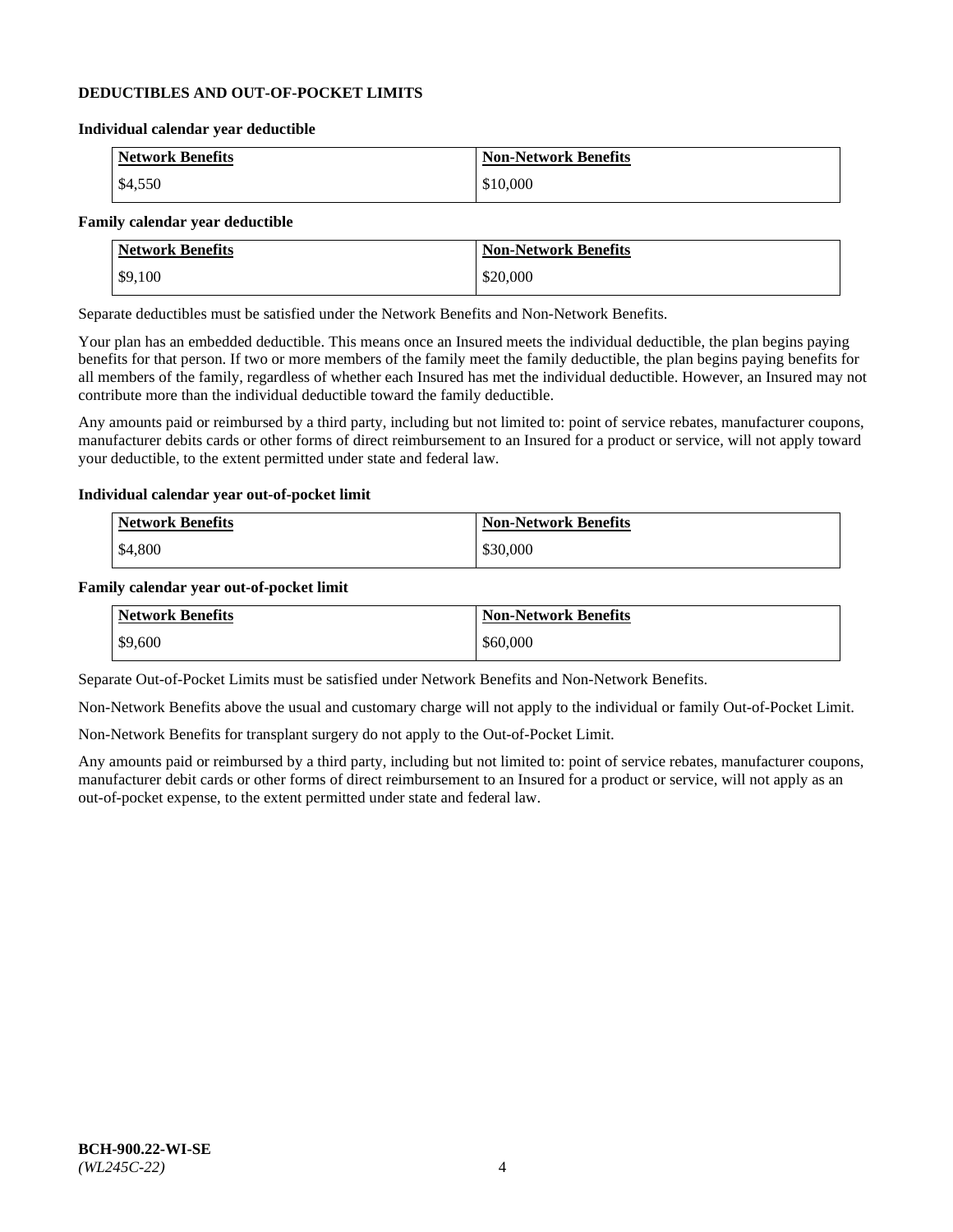# **AMBULANCE AND MEDICAL TRANSPORTATION**

#### **Covered Services:**

We cover ambulance and medical transportation for medical emergencies.

We also cover medically necessary, non-emergency transportation if it meets our medical coverage criteria. Covered services and supplies are based on established medical policies, which are subject to periodic review and modification by the medical directors. These medical policies (medical coverage criteria) and applicable prior authorization requirements are available by calling Member Services, or logging on to your "*my*HealthPartners" account a[t healthpartners.com.](https://www.healthpartners.com/hp/index.html)

| Network Benefits              | <b>Non-Network Benefits</b> |
|-------------------------------|-----------------------------|
| 100% of the charges incurred. | See Network Benefits.       |

#### **Not Covered:**

See "Services Not Covered" in the Certificate.

## **AUTISM SERVICES**

## **Covered Services:**

We cover prior authorized evidence-based intensive-level and nonintensive-level treatment of autism spectrum disorders (autism disorder, Asperger's syndrome or pervasive development disorder not otherwise specified).

Covered services are based on established medical policies, which are subject to periodic review and modification by the medical directors. These medical policies (medical coverage criteria) are available by calling Member Services, or logging on to your "*my*HealthPartners" account at [healthpartners.com.](https://www.healthpartners.com/hp/index.html)

Your network provider will coordinate the prior authorization process for any autism treatment services. You may call Member Services at 952-883-5000 or toll-free at 855-813-3888 if you have any questions or concerns regarding the authorization process.

Please call Member Services at 952-883-5000 or toll-free at 855-813-3888 to request authorization for autism treatment services from a non-network provider.

**Intensive-level services** for children diagnosed with autism spectrum disorders. Intensive-level services must begin on or after 2 years of age and end before 9 years of age. Intensive-level services, on average, are services provided for more than 20 hours of treatment per week. (The average number of hours a week is calculated over a six-month period.)

| Network Benefits                         | <b>Non-Network Benefits</b>              |
|------------------------------------------|------------------------------------------|
| 100% of the charges incurred.            | 50% of the charges incurred.             |
| Limited to 240 visits per calendar year. | Limited to 240 visits per calendar year. |

The maximum number of visits is combined for Network Benefits and Non-Network Benefits. Visit limits are based on the minimum coverage amounts available at the time of publication. Additional visits may be available if required due to revised minimum coverage amounts being issued by the Office of the Commissioner of Insurance. See our medical coverage criteria for current visit limits.

#### **Intensive-level services lifetime maximum benefit**

| <b>Network Benefits</b>                               | <b>Non-Network Benefits</b>                           |
|-------------------------------------------------------|-------------------------------------------------------|
| 4 years of cumulative services under this plan or any | 4 years of cumulative services under this plan or any |
| other plan.                                           | other plan.                                           |

The Lifetime Maximum Benefit is combined for Network Benefits and Non-Network Benefits.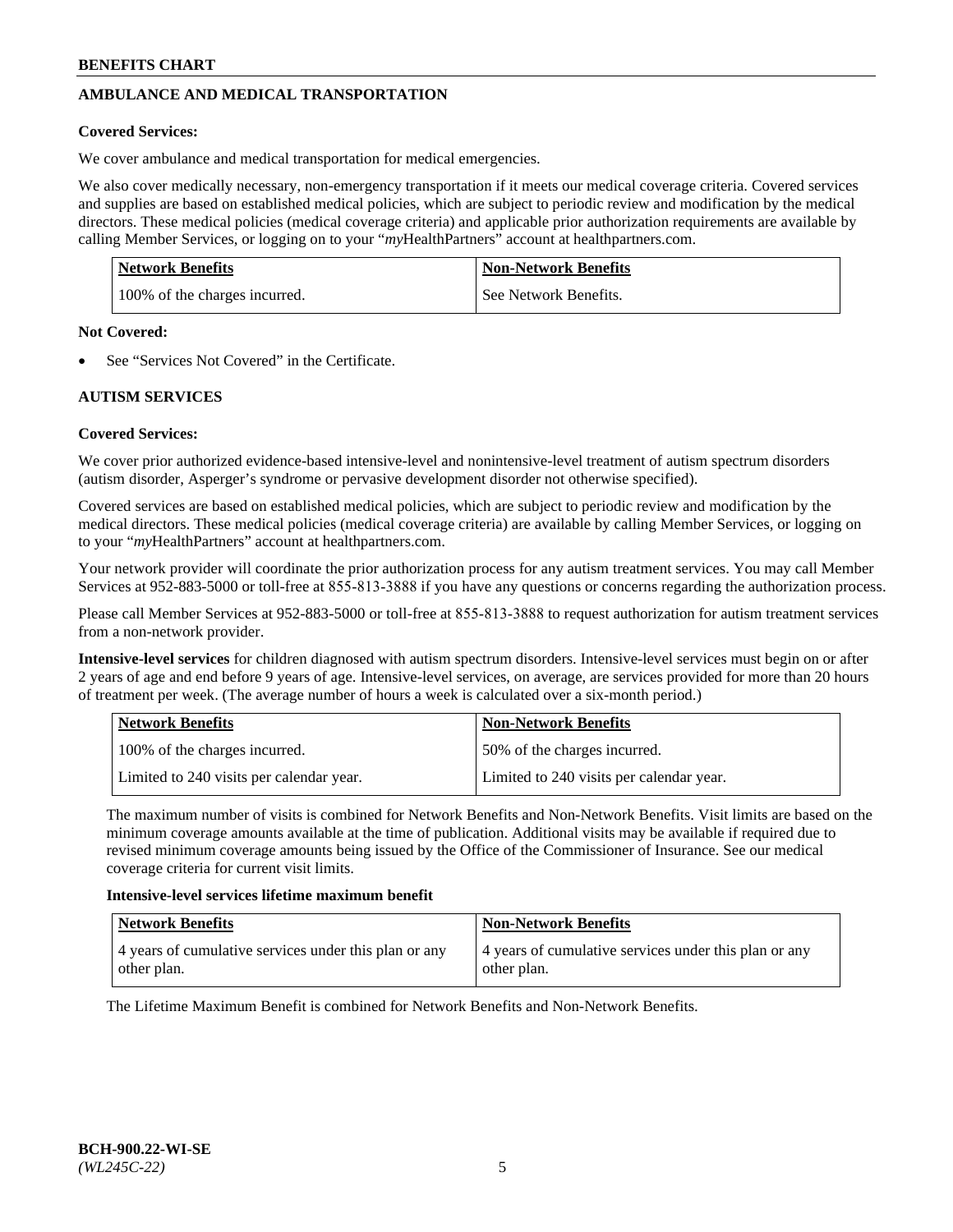**Nonintensive-level services** for Insureds diagnosed with autism spectrum disorders

| Network Benefits                         | <b>Non-Network Benefits</b>              |
|------------------------------------------|------------------------------------------|
| 100% of the charges incurred.            | 50% of the charges incurred.             |
| Limited to 120 visits per calendar year. | Limited to 120 visits per calendar year. |

The maximum number of visits is combined for Network Benefits and Non-Network Benefits. Visit limits are based on the minimum coverage amounts available at the time of publication. Additional visits may be available if required due to revised minimum coverage amounts being issued by the Office of the Commissioner of Insurance. See our medical coverage criteria for current visit limits.

## **Not Covered:**

See "Services Not Covered" in the Certificate.

# **BEHAVIORAL HEALTH SERVICES**

## **Covered Services:**

Covered services are based on established medical policies, which are subject to periodic review and modification by the medical directors. These medical policies (medical coverage criteria) are available by calling Member Services, or logging on to your "*my*HealthPartners" account at [healthpartners.com.](https://www.healthpartners.com/hp/index.html)

**Transitional treatment services:** These are services for the treatment of nervous or mental disorders and substance use disorders which are provided to an Insured in a less restrictive manner than are inpatient hospital services but in a more intensive manner than are outpatient services. Transitional treatment services are services offered by a provider, and certified by the Wisconsin Department of Health Services for each of the following (except the last bulleted item):

- Mental health services for covered adults in a day treatment program.
- Mental health services for covered children in a day hospital treatment program.
- Services for persons with chronic mental illness provided through a community support program.
- Residential treatment programs for covered persons with substance use disorder.
- Substance use disorder services in a day treatment program.
- Services for persons who are experiencing a mental health crisis or who are in a situation likely to turn into a mental health crisis if support is not provided.
- Intensive outpatient programs for the treatment of psychoactive substance use disorders provided in accordance with the patient placement criteria of the American Society of Addiction Medicine.

## **Mental health services**

We cover services for mental health diagnoses as described in the Diagnostic and Statistical Manual of Mental Disorders – Fifth Edition (DSM 5) (most recent edition).

We provide coverage for mental health treatment ordered by a Wisconsin court under a valid court order that is issued on the basis of a behavioral care evaluation performed by a licensed psychiatrist or doctoral level licensed psychologist, which includes a diagnosis and an individual treatment plan for care in the most appropriate, least restrictive environment. We must be given a copy of the court order and the behavioral care evaluation, and the service must be a covered benefit under this plan, and the service must be provided by a network provider, or other provider as required by law.

**Outpatient services:** We cover medically necessary outpatient professional mental health services for evaluation, crisis intervention, and treatment of mental health disorders.

A comprehensive diagnostic assessment will be used as the basis for a determination by a mental health professional, concerning the appropriate treatment and the extent of services required.

Outpatient services we cover for a diagnosed mental health condition include the following:

- Individual, group, family and multi-family therapy.
- Medication management provided by a physician, certified nurse practitioner, or physician's assistant.
- Psychological testing services for the purposes of determining the differential diagnoses and treatment planning for patients currently receiving behavioral health services.
- Partial hospitalization services in a licensed hospital or community mental health center.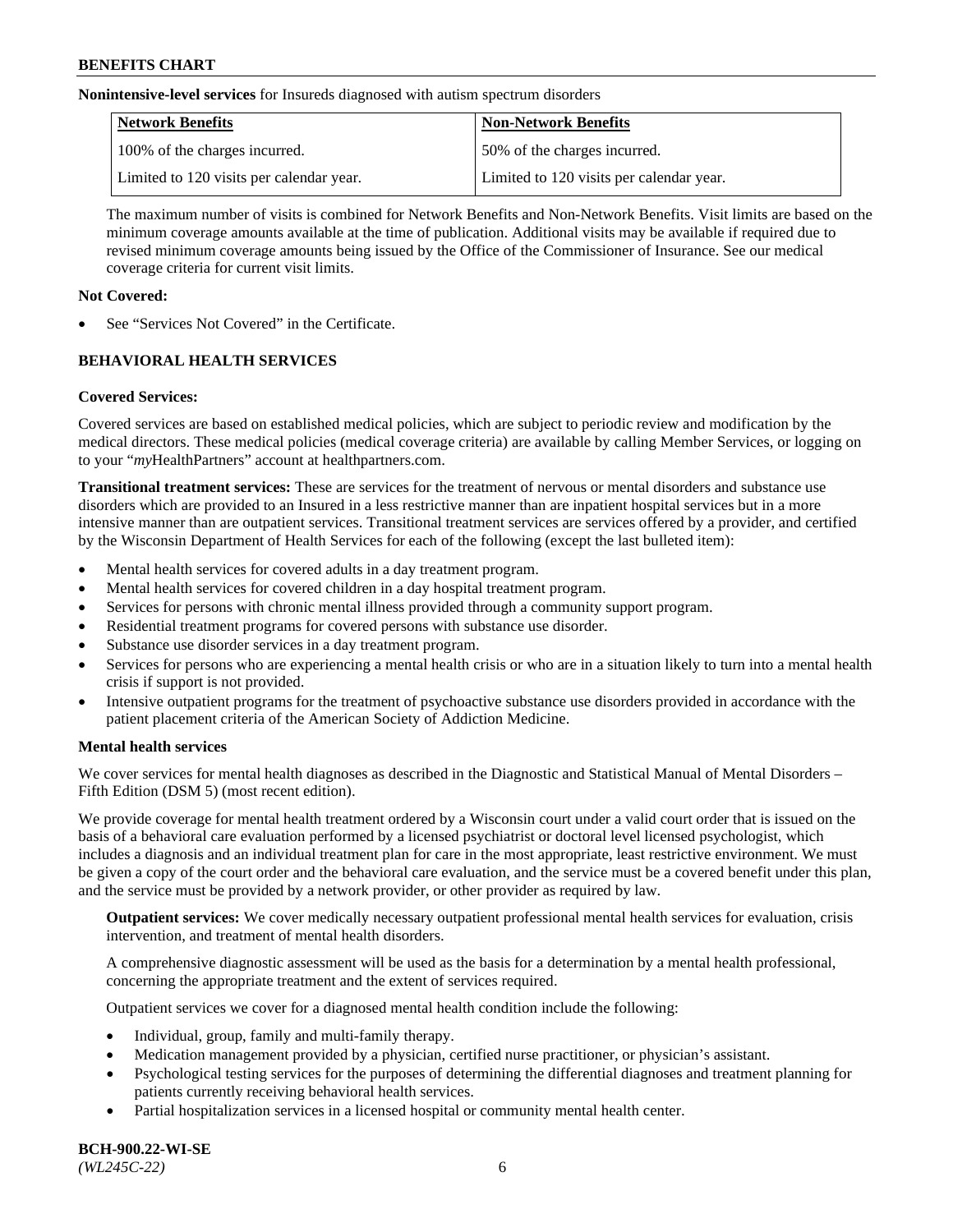- Psychotherapy and nursing services provided in the home if authorized by us.
- Treatment for gender dysphoria.

| Network Benefits              | <b>Non-Network Benefits</b>  |
|-------------------------------|------------------------------|
| 100% of the charges incurred. | 50% of the charges incurred. |

#### **Group therapy**

| Network Benefits              | Non-Network Benefits         |
|-------------------------------|------------------------------|
| 100% of the charges incurred. | 50% of the charges incurred. |

#### **Inpatient services, including mental health residential treatment services:** We cover the following:

- Medically necessary inpatient services in a hospital and professional services for treatment of mental health disorders. Medical stabilization is covered under inpatient hospital services in the "Hospital and Skilled Nursing Facility Services" section.
- Medically necessary mental health residential treatment services. This care must be authorized by us and provided by a hospital or residential behavioral health treatment facility licensed by the local state or Department of Health and Human Services. Services not covered under this benefit include halfway houses, group homes, extended care facilities, shelter services, correctional services, detention services, transitional services, group residential services, foster care services and wilderness programs.

| Network Benefits              | <b>Non-Network Benefits</b>  |
|-------------------------------|------------------------------|
| 100% of the charges incurred. | 50% of the charges incurred. |

**Transitional treatment services:** We cover transitional treatment services described above for treatment of mental and nervous disorders.

| Network Benefits              | Non-Network Benefits         |
|-------------------------------|------------------------------|
| 100% of the charges incurred. | 50% of the charges incurred. |

#### **Substance use disorder treatment services**

We cover medically necessary services for assessments by a licensed alcohol and drug counselor and treatment of substance use disorders as defined in the latest edition of the DSM 5.

**Outpatient services:** We cover medically necessary outpatient professional services for diagnosis and treatment of substance use disorders. Substance use disorder treatment services must be provided by a program licensed by the local Department of Health Services.Outpatient services we cover for a diagnosed substance use disorder include the following:

- Individual, group, family, and multi-family therapy provided in an office setting.
- Opiate replacement therapy including methadone and buprenorphine treatment.

| Network Benefits              | <b>Non-Network Benefits</b>  |
|-------------------------------|------------------------------|
| 100% of the charges incurred. | 50% of the charges incurred. |

**Inpatient services:** We cover the following:

- Medically necessary inpatient services in a hospital or a licensed residential primary treatment center.
- Services provided in a hospital that is licensed by the local state and accredited by Medicare.
- Detoxification services in a hospital or community detoxification facility if it is licensed by the local Department of Health Services.

| Network Benefits              | <b>Non-Network Benefits</b>  |
|-------------------------------|------------------------------|
| 100% of the charges incurred. | 50% of the charges incurred. |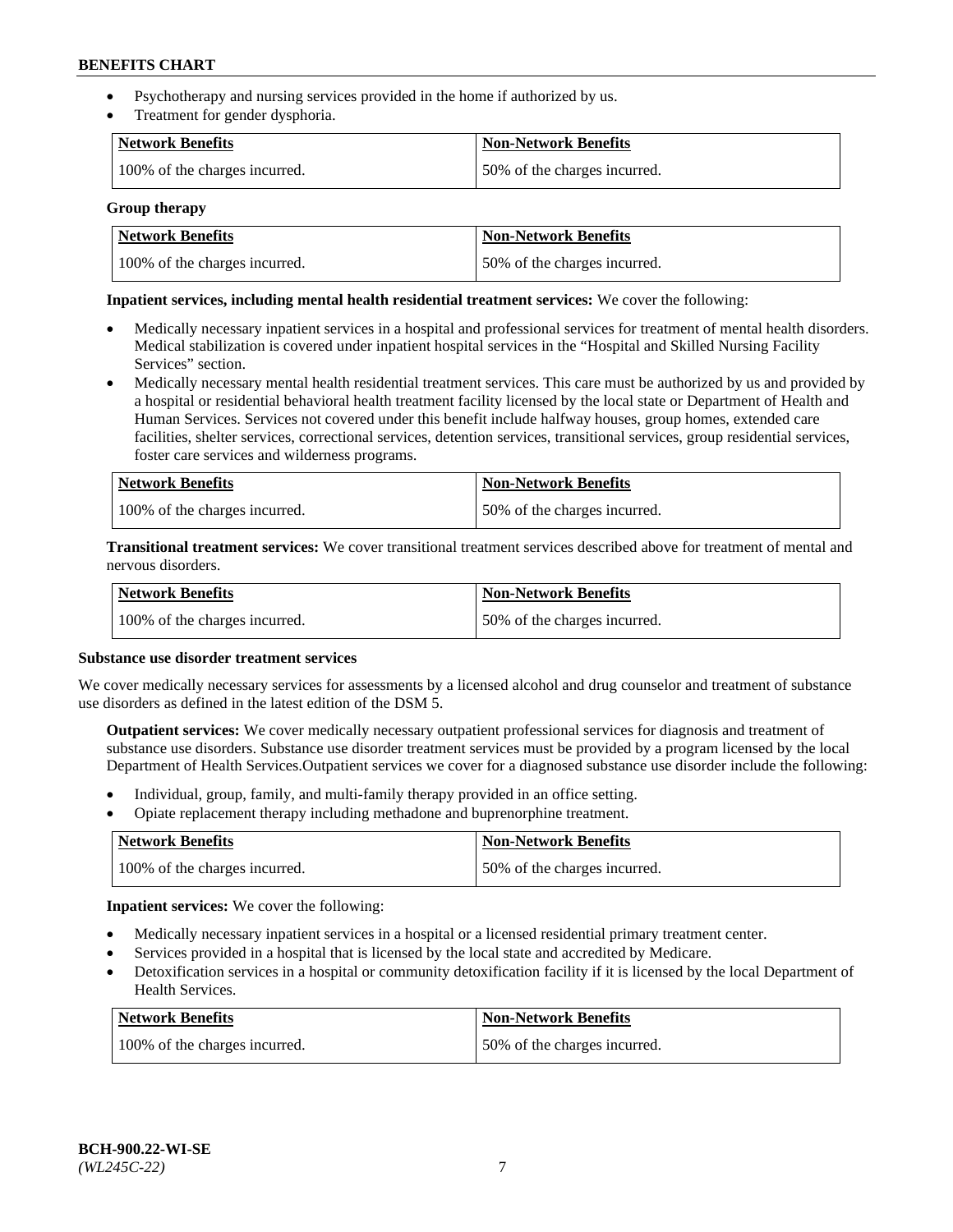**Transitional treatment services:** We cover transitional treatment services described above for treatment of substance use disorders.

| Network Benefits              | Non-Network Benefits         |
|-------------------------------|------------------------------|
| 100% of the charges incurred. | 50% of the charges incurred. |

**Out-of-area services for Wisconsin students:** If a dependent child is a student in a school located in Wisconsin, but outside of our service area, we cover mental health and substance use disorder services as required under Wisconsin Statute 609.655.

- The student may have a clinical assessment from a local, non-network mental health or substance use disorder treatment provider at the network benefit level when prior authorized by us.
- If outpatient services are recommended in the clinical assessment, five outpatient visits from a non-network provider will be covered at the network benefit level.
- Our Medical Director will determine the need for continuing treatment by the non-network provider; additional visits may be approved.
- Coverage for the outpatient services will not be provided if the recommended treatment would keep the student from attending school on a regular basis or if the student is no longer attending the school full-time.

This benefit is subject to the limitations shown in this "Behavioral Health Services" section.

| Network Benefits              | <b>Non-Network Benefits</b> |
|-------------------------------|-----------------------------|
| 100% of the charges incurred. | Not applicable.             |

A dependent child enrolled in a school outside of the state of Wisconsin is not eligible for this benefit.

#### **Not Covered:**

See "Services Not Covered" in the Certificate.

## **CHIROPRACTIC SERVICES**

## **Covered Services:**

We cover chiropractic services for rehabilitative care. Chiropractic services are adjustments to any abnormal articulations of the human body, especially those of the spinal column, for the purpose of giving freedom of action to impinged nerves that may cause pain or deranged function.

Massage therapy which is performed in conjunction with other treatment/modalities by a chiropractor, is part of a prescribed treatment plan and is not billed separately is covered.

| <b>Network Benefits</b>       | <b>Non-Network Benefits</b>  |
|-------------------------------|------------------------------|
| 100% of the charges incurred. | 50% of the charges incurred. |

#### **Not Covered:**

- Massage therapy for the purpose of comfort or convenience of the Insured.
- See "Services Not Covered" in the Certificate.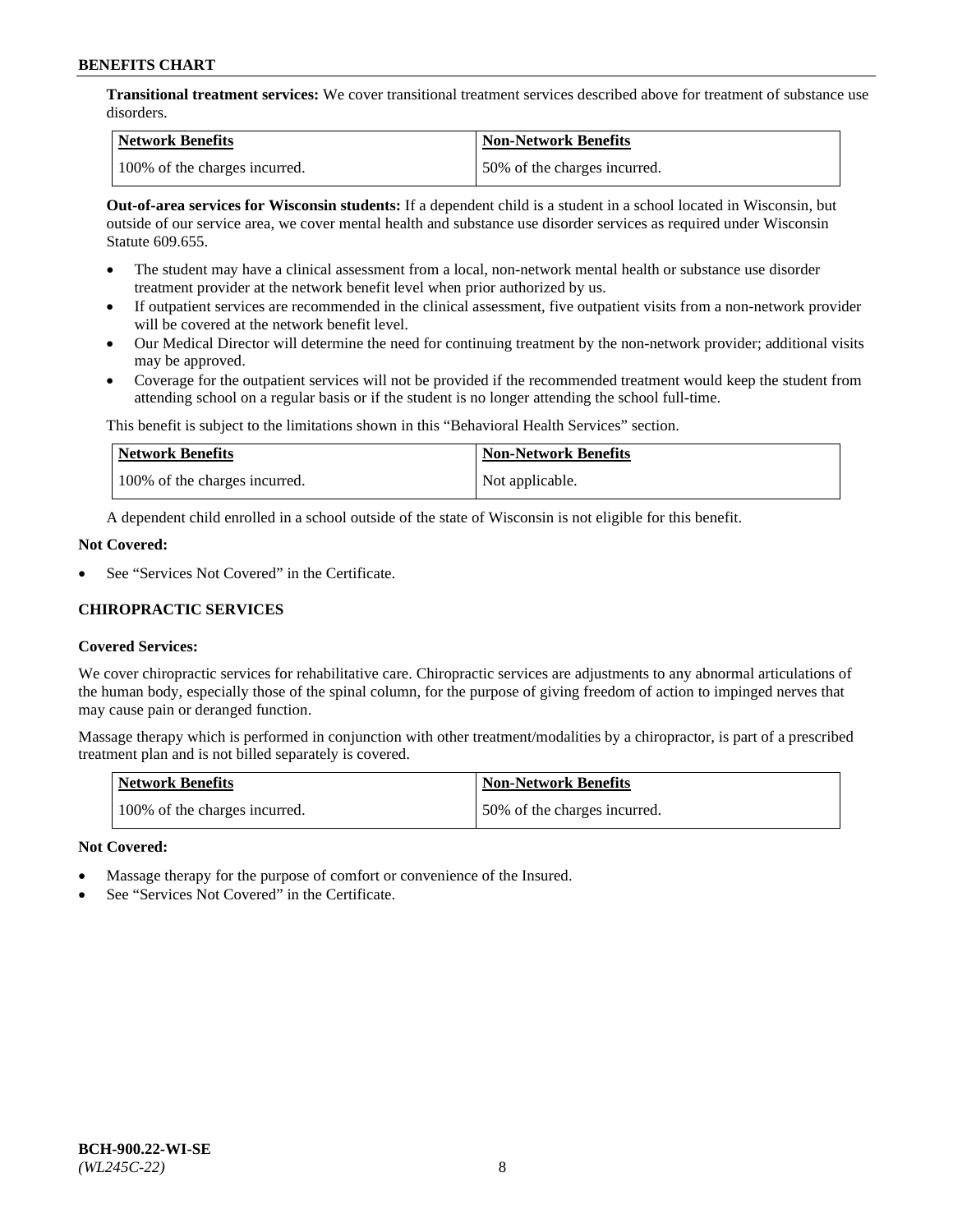# **CLINICAL TRIALS**

## **Covered Services:**

We cover certain routine services if you participate in a Phase I, Phase II, Phase III or Phase IV approved clinical trial that is conducted in relation to the prevention, detection, or treatment of cancer or other life-threatening disease or condition as defined in the Affordable Care Act. Approved clinical trials include (1) federally funded trials when the study or investigation is approved or funded by any of the federal agencies defined in the Public Health Services Act, section 2709 (d) (1) (A); (2) the study or investigation is conducted under an investigational new drug application reviewed by the Food and Drug Administration; and (3) the study or investigation is a drug trial that is exempt from having such an investigational new drug application. We cover routine patient costs for services that would be eligible under the Certificate and this Benefits Chart if the service were provided outside of a clinical trial.

| <b>Network Benefits</b>                                                                                                                                         | <b>Non-Network Benefits</b>                                                                                                                            |
|-----------------------------------------------------------------------------------------------------------------------------------------------------------------|--------------------------------------------------------------------------------------------------------------------------------------------------------|
| Coverage level is same as corresponding Network<br>Benefits, depending on type of service provided such as<br>Office Visits for Illness or Injury, Inpatient or | Coverage level is same as corresponding<br>Non-Network Benefits, depending on type of service<br>provided such as Office Visits for Illness or Injury, |
| <b>Outpatient Hospital Services.</b>                                                                                                                            | Inpatient or Outpatient Hospital Services.                                                                                                             |

#### **Not Covered:**

- The investigative or experimental item, device or service itself.
- Items or services that are provided solely to satisfy data collection and analysis needs and that are not used in the direct clinical management of the patient.
- A service that is clearly inconsistent with widely accepted and established standards of care for a particular diagnosis.
- See "Services Not Covered" in the Certificate.

## **DENTAL SERVICES**

## **Covered Services:**

We cover services as described below.

**Accidental dental services:** We cover dentally necessary services to treat and restore damage done to sound, natural, unrestored teeth as a result of an accidental injury. Coverage is for damage caused by external trauma to face and mouth only, not for cracked or broken teeth, which result from biting or chewing. We cover restorations, root canals, crowns and replacement of teeth lost that are directly related to the accident in which the Insured was involved. We cover initial exam, x-rays and palliative treatment including extractions, and other oral surgical procedures directly related to the accident. Subsequent treatment must be initiated within the specified time-frame and must be directly related to the accident. We do not cover restoration and replacement of teeth that are not "sound and natural" at the time of the accident.

Full mouth rehabilitations to correct occlusion (bite) and malocclusion (misaligned teeth not due to the accident) are not covered.

When an implant-supported dental prosthetic treatment is pursued, the accidental dental benefit will be applied to the prosthetic procedure. Benefits are limited to the amount that would be paid toward the placement of a removable dental prosthetic appliance that could be used in the absence of implant treatment. Care must be provided or pre-authorized by a HealthPartners dentist.

| <b>Network Benefits</b>       | Non-Network Benefits         |
|-------------------------------|------------------------------|
| 100% of the charges incurred. | 50% of the charges incurred. |

For all accidental dental services, treatment and/or restoration must be initiated within six months of the date of the injury. Coverage is limited to the initial course of treatment and/or initial restoration. Services must be provided within 24 months of the date of injury to be covered.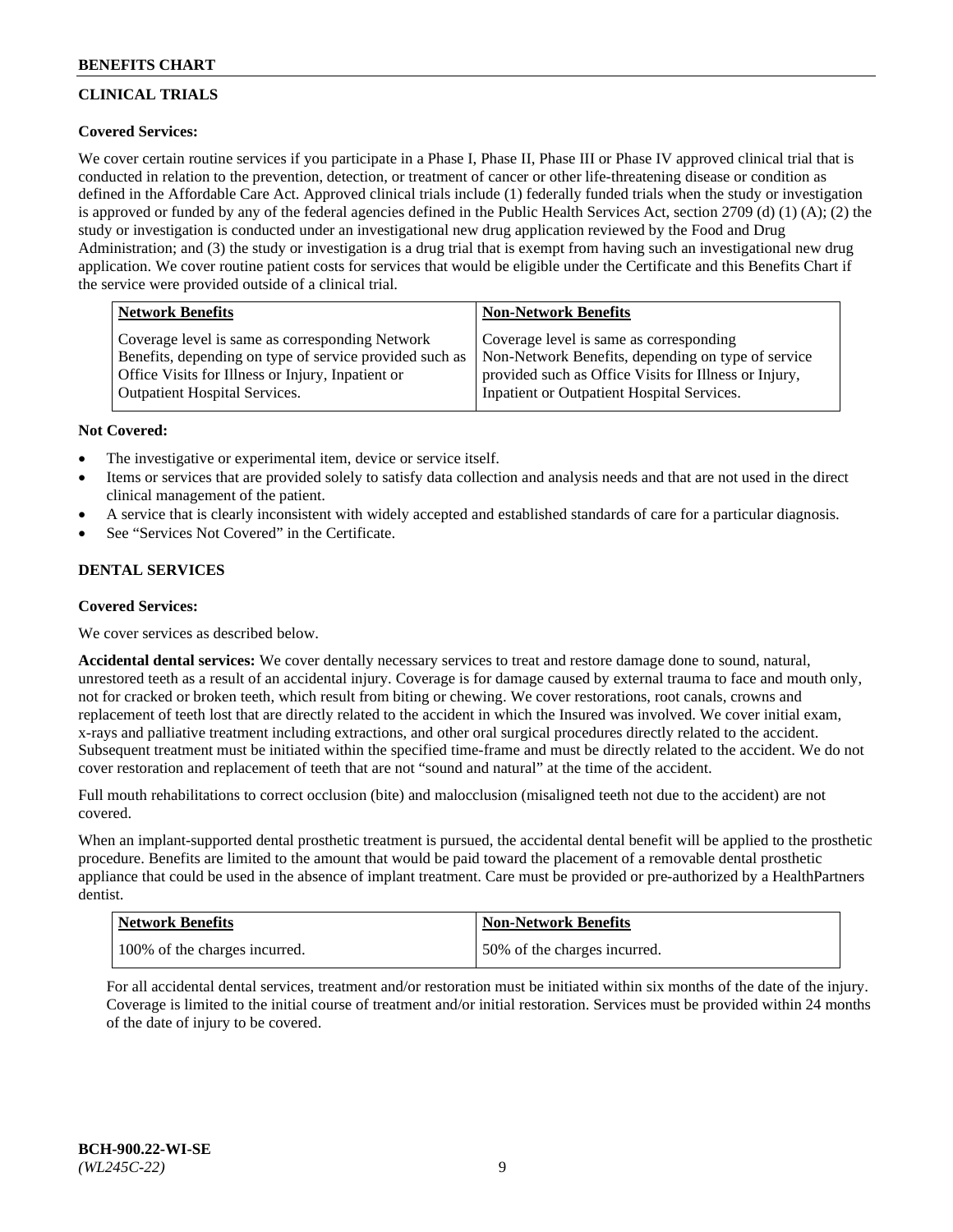## **Medical referral dental services**

**Medically necessary outpatient dental services:** We cover medically necessary outpatient dental services. Coverage is limited to dental services required for treatment of an underlying medical condition, e.g., removal of teeth to complete radiation treatment for cancer of the jaw, cysts and lesions.

| Network Benefits              | <b>Non-Network Benefits</b>  |
|-------------------------------|------------------------------|
| 100% of the charges incurred. | 50% of the charges incurred. |

**Medically necessary hospitalization and anesthesia for dental care:** We cover medically necessary hospitalization for dental care. This is limited to charges incurred by an Insured who: (1) is a child under age 5; (2) is severely disabled; (3) has a medical condition, and requires hospitalization or general anesthesia for dental care treatment; or (4) is a child between ages 5 and 12 and care in dental offices has been attempted unsuccessfully and usual methods of behavior modification have not been successful, or when extensive amounts of restorative care, exceeding four appointments, are required. Coverage is limited to facility and anesthesia charges. Oral surgeon/dentist professional fees are not covered. The following are examples, though not all-inclusive, of medical conditions which may require hospitalization for dental services: severe asthma, severe airway obstruction or hemophilia. Hospitalization required due to the behavior of the Insured or due to the extent of the dental procedure is not covered.

| Network Benefits              | <b>Non-Network Benefits</b>  |
|-------------------------------|------------------------------|
| 100% of the charges incurred. | 50% of the charges incurred. |

**Medical complications of dental care:** We cover medical complications of dental care. Treatment must be medically necessary care and related to medical complications of non-covered dental care, including complications of the head, neck, or substructures.

| Network Benefits              | Non-Network Benefits         |
|-------------------------------|------------------------------|
| 100% of the charges incurred. | 50% of the charges incurred. |

**Oral surgery:** We cover oral surgery. Coverage is limited to treatment of medical conditions requiring oral surgery, such as treatment of oral neoplasm, non-dental cysts, fracture of the jaws, trauma of the mouth and jaws, and any other oral surgery procedures provided as medically necessary dental services.

| Network Benefits              | <b>Non-Network Benefits</b>  |
|-------------------------------|------------------------------|
| 100% of the charges incurred. | 50% of the charges incurred. |

**Treatment of cleft lip and cleft palate:** We cover treatment of cleft lip and cleft palate of a dependent child, including orthodontic treatment and oral surgery directly related to the cleft. Dental services which are not required for the treatment of cleft lip or cleft palate are not covered. If a dependent child covered under the Certificate and Benefits Chart is also covered under a dental plan which includes orthodontic services, that dental plan shall be considered primary for the necessary orthodontic services. Oral appliances are subject to the same copayment, conditions and limitations as durable medical equipment.

| <b>Network Benefits</b>                               | <b>Non-Network Benefits</b>                            |
|-------------------------------------------------------|--------------------------------------------------------|
| Coverage level is same as corresponding Network       | Coverage level is same as corresponding                |
| Benefits, depending on type of service provided, such | Non-Network Benefits, depending on type of service     |
| as Office Visits for Illness or Injury, Inpatient or  | provided, such as Office Visits for Illness or Injury, |
| <b>Outpatient Hospital Services.</b>                  | Inpatient or Outpatient Hospital Services.             |

**Treatment of temporomandibular disorder (TMD) and craniomandibular disorder (CMD):** We cover diagnostic procedures, surgical treatment and non-surgical treatment (including intraoral splint therapy devices) for temporomandibular disorder (TMD) and craniomandibular disorder (CMD), which is medically necessary care. Dental services which are not required to directly treat TMD or CMD are not covered.

| <b>Network Benefits</b>       | <b>Non-Network Benefits</b>  |
|-------------------------------|------------------------------|
| 100% of the charges incurred. | 50% of the charges incurred. |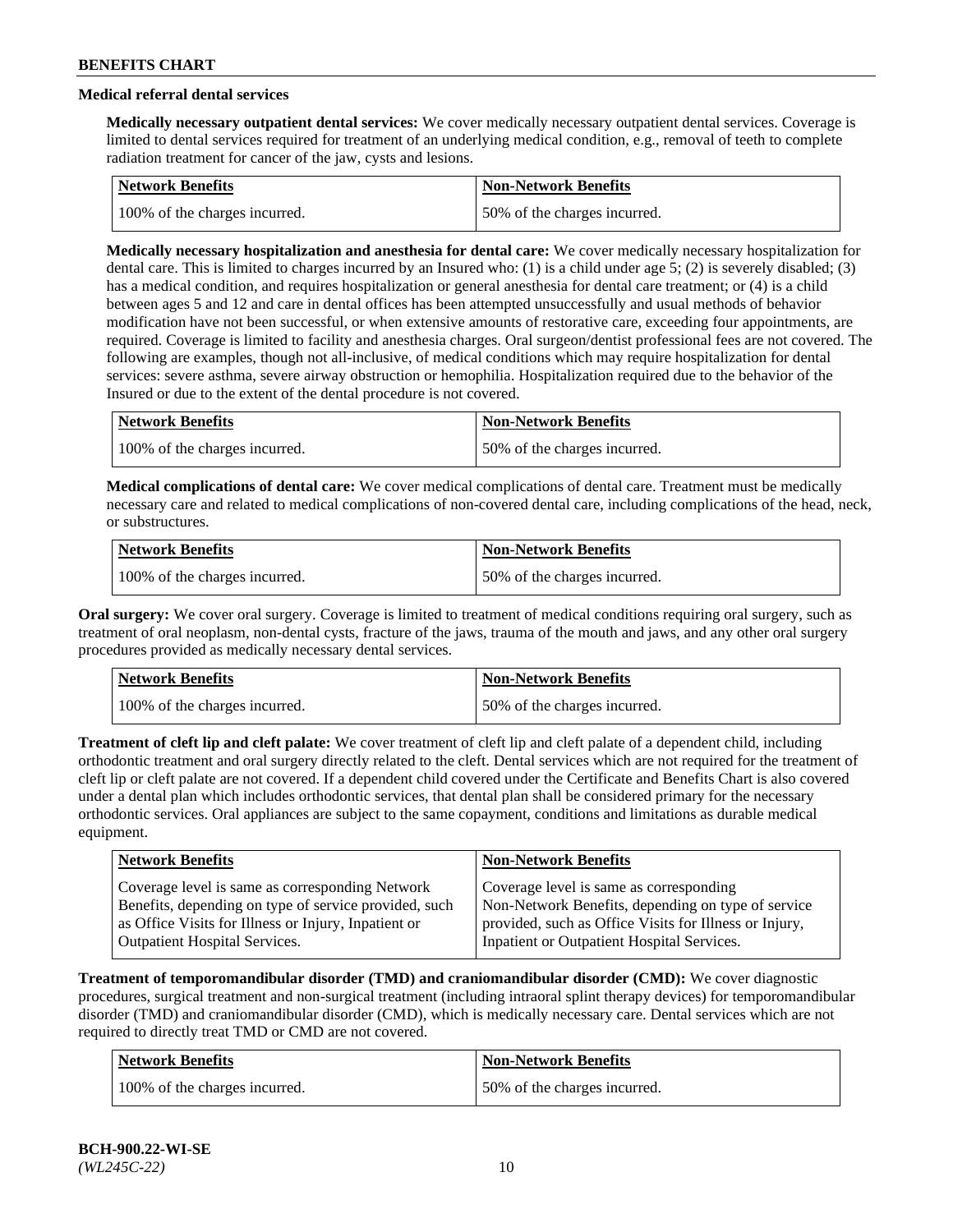## **Not Covered:**

- Dental treatment, procedures or services not listed in this Benefits Chart.
- Accident-related dental services if treatment is: (1) provided to teeth which are not sound and natural; (2) to teeth which have been restored; (3) initiated beyond six months from the date of the injury; (4) received beyond the initial treatment or restoration; or (5) received beyond 24 months from the date of injury.
- Oral surgery to remove wisdom teeth.
- Orthognathic treatment or procedures and all related services.
- See "Services Not Covered" in the Certificate.

#### **DIABETES AND HYPERTENSION DISEASE MANAGEMENT PROGRAM**

#### **Covered Services:**

If you meet criteria for coverage, you may qualify for the Diabetes and/or Hypertension Disease Management Program.

The program covers group health coaching which focuses on weight loss, exercise, behavior modification and health education through Omada Health.

| <b>Network Benefits</b>                                     | <b>Non-Network Benefits</b> |
|-------------------------------------------------------------|-----------------------------|
| 100% of the charges incurred.<br>Deductible does not apply. | Not applicable.             |

#### **Not Covered:**

See "Services Not Covered" in the Certificate.

## **DIABETIC EQUIPMENT AND SUPPLIES**

#### **Covered Services:**

We cover physician prescribed medically appropriate and necessary drugs and supplies used in the management and treatment of diabetes for Insureds with gestational, Type I or Type II diabetes including durable diabetic equipment and disposable supplies, as described below.

Certain items are only covered if your condition meets our coverage criteria and obtained through an authorized vendor. For more information on what we cover and any prior authorization requirements, call Member Services or log on to your "*my*HealthPartners" account at [healthpartners.com.](http://www.healthpartners.com/)

Insulin and medications for diabetes are covered as outpatient drugs under the "Prescription Drug Services" section.

**Pumps and pump supplies.** These include diabetic insulin pumps, diabetic infusion pumps and infusion pump supplies such as infusion sets, tubing, connectors and syringe reservoirs.

| <b>Network Benefits</b>                                                                 | <b>Non-Network Benefits</b>  |
|-----------------------------------------------------------------------------------------|------------------------------|
| <b>Pumps received at a pharmacy:</b><br>100% of the charges incurred.                   | 50% of the charges incurred. |
| Pumps received from a non-pharmacy<br>approved vendor:<br>100% of the charges incurred. |                              |

## **All other durable equipment and diabetic supplies**

Durable Diabetic Equipment and Supplies. These include continuous glucose monitoring system (CGMS), transmitter, sensors and receivers, diabetic blood glucose monitors and control/calibrating solutions (for checking accuracy or testing equipment and test strips).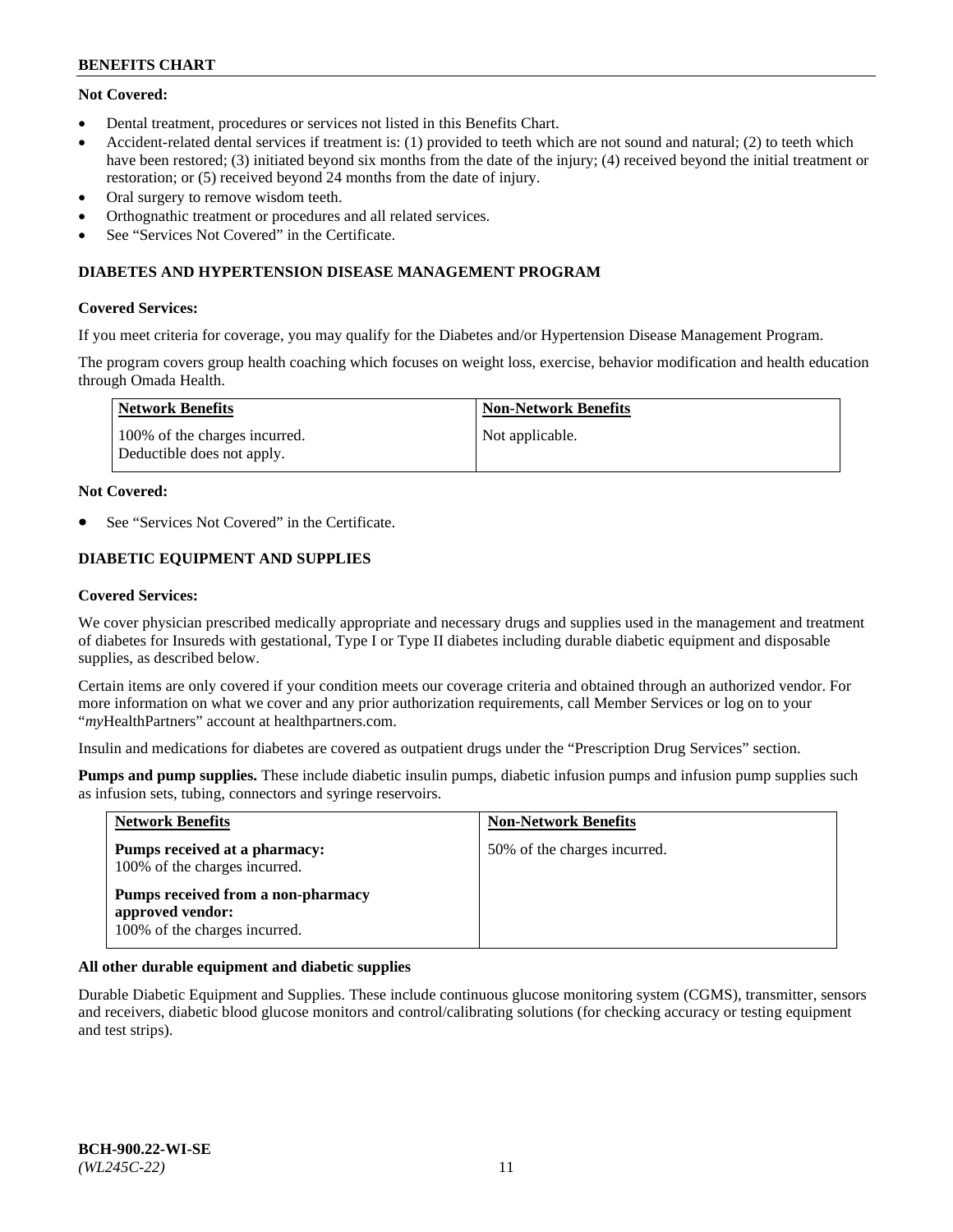Disposable Diabetic Supplies. These are one-time use supplies, including syringes, lancets, lancet devices, blood and urine ketone test strips, and needles.

Certain diabetic supplies and equipment must be purchased at a pharmacy.

| <b>Network Benefits</b>                                                                                                                                                                                                                                                                             | <b>Non-Network Benefits</b>  |
|-----------------------------------------------------------------------------------------------------------------------------------------------------------------------------------------------------------------------------------------------------------------------------------------------------|------------------------------|
| If received through a pharmacy:<br>Diabetic supplies on the Preventive Drug List:<br>100% of the charges incurred, subject to a<br>copayment of \$60.<br>Deductible does not apply.<br>All other diabetic supplies purchased at a pharmacy:<br>100% of the charges incurred.<br>Deductible applies. | 50% of the charges incurred. |
| If received through a non-pharmacy provider:<br>100% of the charges incurred if purchased from an<br>approved vendor.                                                                                                                                                                               |                              |

#### **Limitations:**

- No more than a 93-day supply of diabetic supplies are covered and dispensed at a time.
- We require that certain diabetic supplies and equipment be purchased at a pharmacy.
- Diabetic supplies and equipment are limited to certain models and brands.
- Durable medical equipment and supplies must be obtained from or repaired by approved vendors.
- Covered services and supplies are based on established medical policies which are subject to periodic review and modification by the medical directors. Our coverage policy for diabetic supplies includes information on our required models and brands. These medical policies (medical coverage criteria) are available by calling Member Services, or logging on to your "myHealthPartners" account at [healthpartners.com.](http://www.healthpartners.com/)

#### **Not Covered:**

- Replacement or repair of any covered items, if the items are (i) damaged or destroyed by misuse, abuse or carelessness, (ii) lost; or (iii) stolen.
- Duplicate or similar items.
- Labor and related charges for repair of any covered items which are more than the cost of replacement by an approved vendor.
- Batteries for monitors and equipment.
- Sales tax, mailing, delivery charges, service call charges.
- See "Services Not Covered" in the Certificate.

## **DIAGNOSTIC IMAGING SERVICES**

#### **Covered Services:**

We cover diagnostic imaging, when ordered by a provider and provided in a clinic or outpatient hospital facility.

For Network Benefits, non-emergent, scheduled outpatient Magnetic Resonance Imaging (MRI) and Computed Tomography (CT) must be provided at a designated facility. Your physician or facility will obtain or verify prior authorization for these services, as needed.

We cover services provided in a clinic or outpatient hospital facility. To see the benefit level for inpatient hospital or skilled nursing facility services, see benefits under "Inpatient Hospital and Skilled Nursing Facility Services".

#### **Outpatient magnetic resonance imaging (MRI) and computed tomography (CT)**

| <b>Network Benefits</b>       | <b>Non-Network Benefits</b>  |
|-------------------------------|------------------------------|
| 100% of the charges incurred. | 50% of the charges incurred. |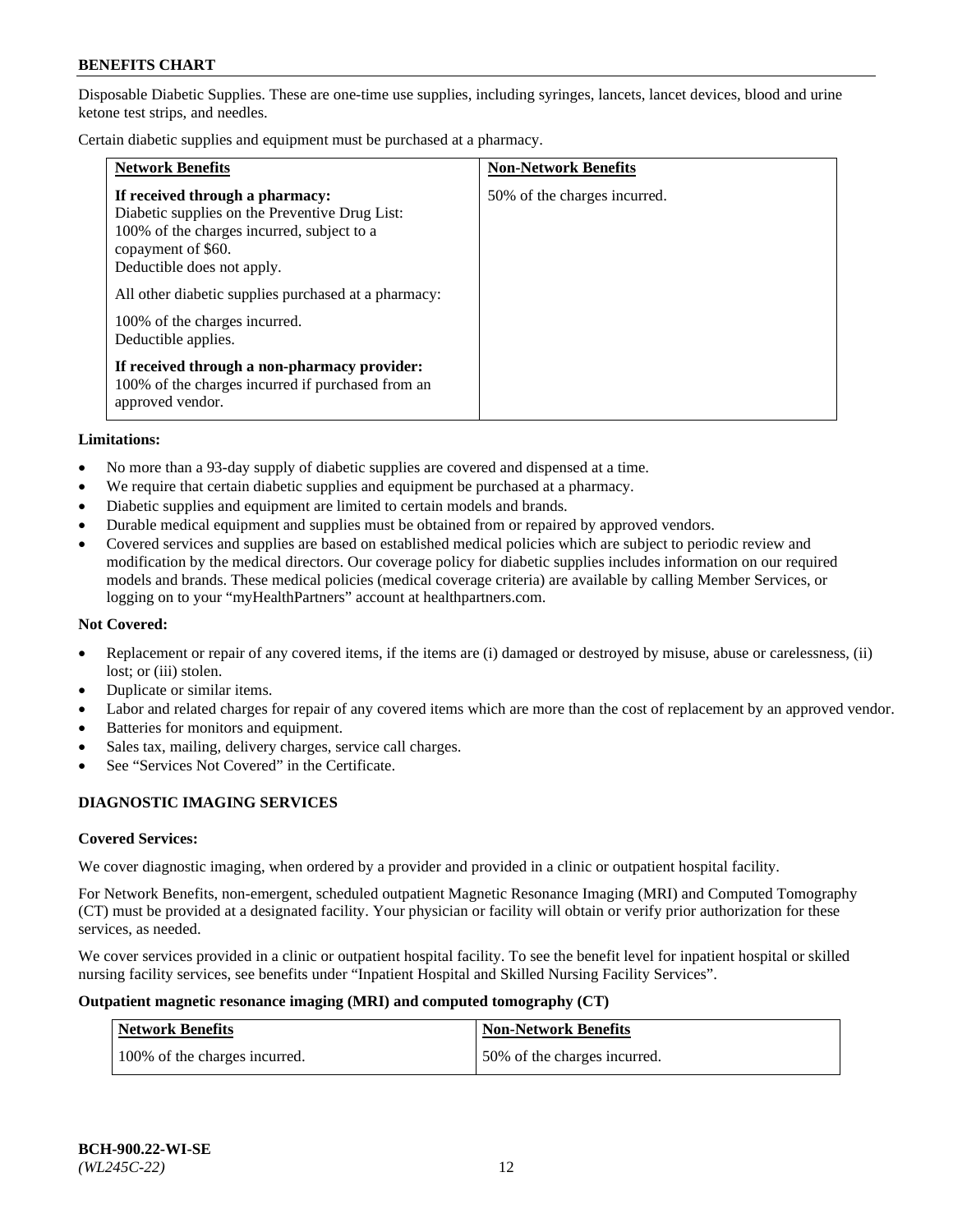## **All other outpatient diagnostic imaging services**

#### **Services for illness or injury**

| <b>Network Benefits</b>       | <b>Non-Network Benefits</b>  |
|-------------------------------|------------------------------|
| 100% of the charges incurred. | 50% of the charges incurred. |

#### **Preventive services (MRI/CT procedures are not considered preventive)**

Diagnostic imaging services associated with preventive services are covered at the benefit level shown in the "Preventive Services" section of this Benefits Chart.

#### **Not Covered:**

See "Services Not Covered" in the Certificate.

## **DURABLE MEDICAL EQUIPMENT, PROSTHETICS, ORTHOTICS AND SUPPLIES**

#### **Covered Services:**

We cover equipment and services, as described below.

We cover durable medical equipment and services, prosthetics, orthotics and supplies, subject to the limitations below, including certain disposable supplies and enteral feedings.

We cover external hearing aids, cochlear implants, and related treatment prescribed by a physician or by a licensed audiologist for Insureds under 18 years of age who have hearing loss.

We also cover basic hearing aids for Insureds age 18 or older for the correction of a hearing impairment.

Osseointegrated or bone-anchored hearing aids are only covered for Insureds who have hearing loss that is not correctable by any other procedure.

Hearing aids are limited to one basic, standard hearing aid for each ear every three years.

A basic hearing aid is defined as a hearing device that consists of a microphone, amplifier, volume control, battery and receiver, which is up to date using the latest technology. It does not include upgrades above and beyond the functionality of a basic hearing aid, including, but not limited to, hearing improvements for group settings, background noise, Bluetooth/remote control functionality, or extended warranties. Charges for upgrades above the cost of a basic, standard hearing aid are not covered.

Diabetic equipment and supplies are covered under the "Diabetic Equipment and Supplies" section.

## **Special dietary treatment for phenylketonuria (PKU) if it meets our medical coverage criteria**

| <b>Network Benefits</b>       | <b>Non-Network Benefits</b>  |
|-------------------------------|------------------------------|
| 100% of the charges incurred. | 50% of the charges incurred. |

#### **Oral amino acid based elemental formula if it meets our medical coverage criteria**

| <b>Network Benefits</b>       | <b>Non-Network Benefits</b>  |
|-------------------------------|------------------------------|
| 100% of the charges incurred. | 50% of the charges incurred. |

#### **All other durable medical equipment, prosthetics, orthotics and supplies**

| <b>Network Benefits</b>       | <b>Non-Network Benefits</b>  |
|-------------------------------|------------------------------|
| 100% of the charges incurred. | 50% of the charges incurred. |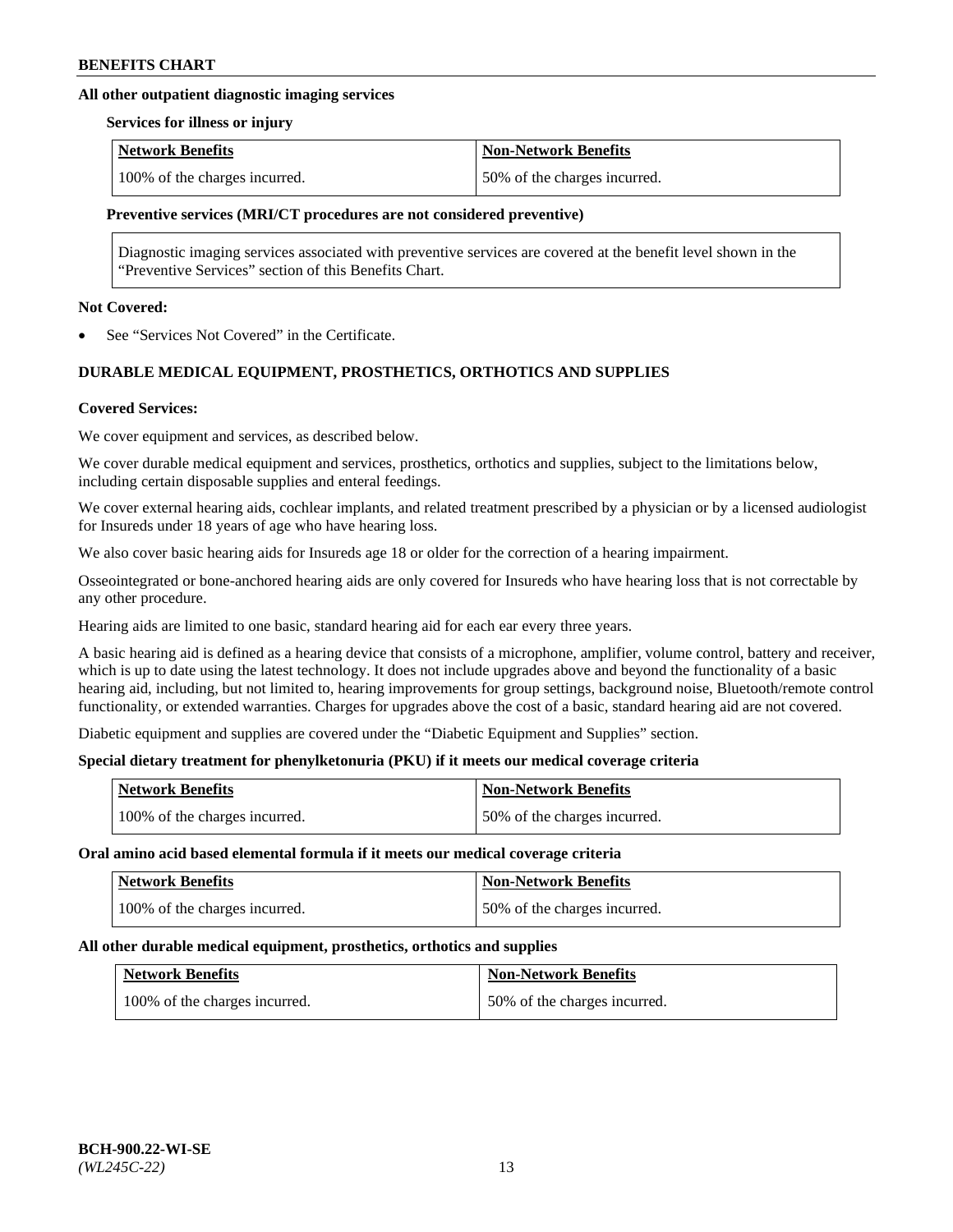## **Limitations:**

Coverage of durable medical equipment is limited by the following:

- Payment will not exceed the cost of an alternate piece of equipment or service that is effective and medically necessary.
- For prosthetic benefits, other than oral appliances for cleft lip and cleft palate, payment will not exceed the cost of an alternate piece of equipment or service that is effective, medically necessary and enables Insureds to conduct standard activities of daily living.
- We reserve the right to determine if an item will be approved for rental vs. purchase.
- Durable medical equipment and supplies must be obtained from or repaired by approved vendors.
- Covered services and supplies are based on established medical policies which are subject to periodic review and modification by the medical or dental directors. Our medical policy for diabetic supplies includes information on our required models and brands. These medical policies (medical coverage criteria) are available by calling Member Services, or logging on to your "*my*HealthPartners" account a[t healthpartners.com.](http://www.healthpartners.com/)

## **Not Covered:**

Items which are not eligible for coverage include, but are not limited to:

- Replacement or repair of any covered items, if the items are (i) damaged or destroyed by misuse, abuse or carelessness, (ii) lost; or (iii) stolen.
- Duplicate or similar items.
- Labor and related charges for repair of any covered items which are more than the cost of replacement by an approved vendor.
- Sales tax, mailing, delivery charges, service call charges.
- Items which are primarily educational in nature or for hygiene, vocation, comfort, convenience or recreation.
- Communication aids or devices: equipment to create, replace or augment communication abilities including, but not limited to, speech processors, receivers, communication boards, or computer or electronic assisted communication.
- Implantable and osseointegrated or bone-anchored hearing aids and their fitting, except as specifically described in this Benefits Chart. This exclusion does not apply to cochlear implants.
- Eyeglasses, contact lenses and their fitting, measurement and adjustment, except as specifically described in this Benefits Chart.
- Hair prostheses (wigs).
- Household equipment which primarily has customary uses other than medical, such as, but not limited to, exercise cycles, air purifiers, central or unit air conditioners, water purifiers, non-allergenic pillows, mattresses or waterbeds.
- Household fixtures including, but not limited to, escalators or elevators, ramps, swimming pools and saunas.
- Modifications to the structure of the home including, but not limited to, wiring, plumbing or charges for installation of equipment.
- Vehicle, car or van modifications including, but not limited to, hand brakes, hydraulic lifts and car carrier.
- Rental equipment while owned equipment is being repaired by non-contracted vendors, beyond one month rental of medically necessary equipment.
- Other equipment and supplies, including but not limited to assistive devices, that we determine are not eligible for coverage.
- See "Services Not Covered" in the Certificate.

## **EMERGENCY AND URGENTLY NEEDED CARE SERVICES**

## **Covered Services:**

We cover services for emergency care and urgently needed care if the services are otherwise eligible for coverage under the Certificate.

**Urgently needed care.** These are services to treat an unforeseen illness or injury that:

- are required in order to prevent a serious deterioration in your health; and
- cannot be delayed until the next available clinic or office hours.

| <b>Network Benefits</b>       | <b>Non-Network Benefits</b> |
|-------------------------------|-----------------------------|
| 100% of the charges incurred. | See Network Benefits.       |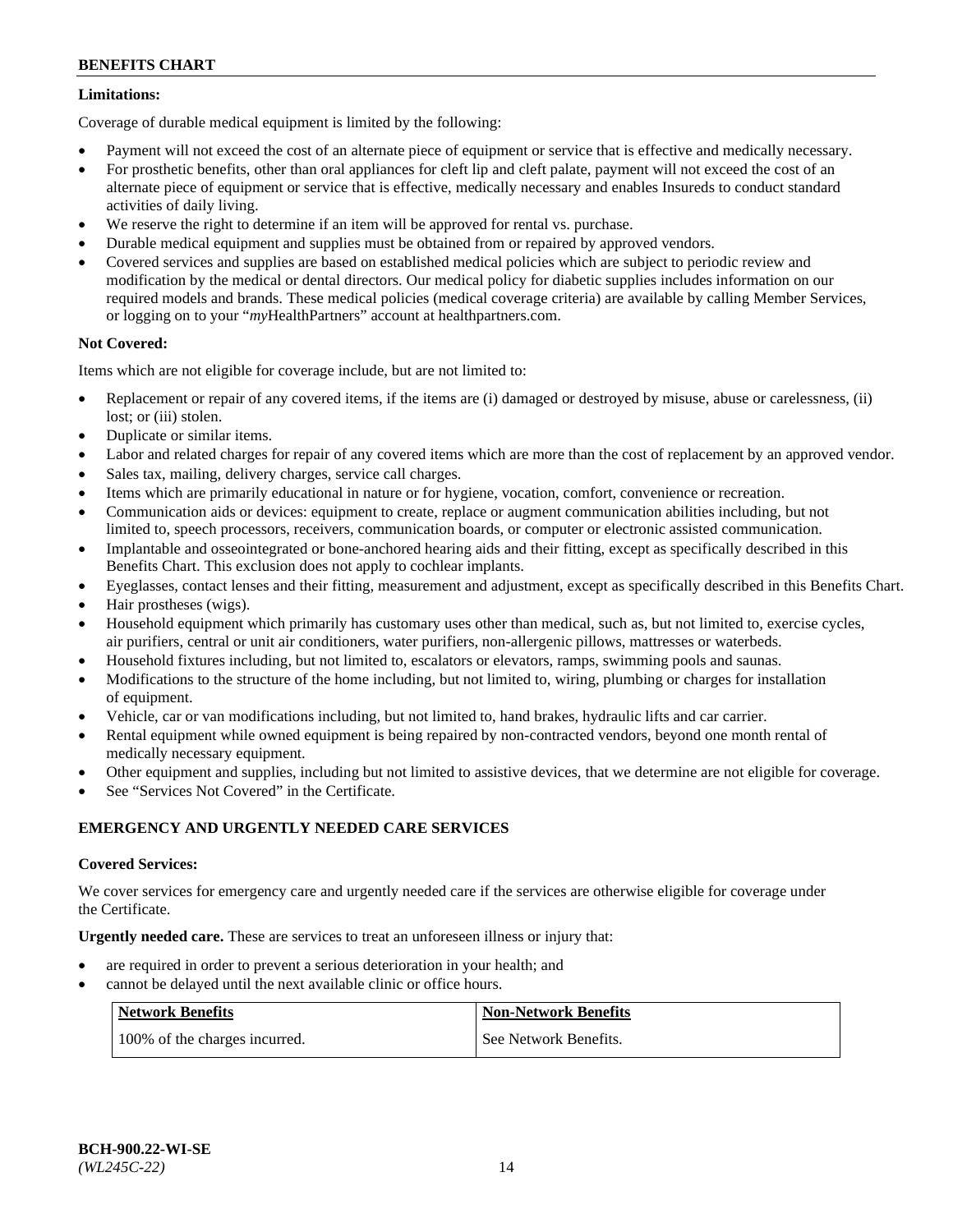**Emergency care.** These are services to treat:

- the sudden, unexpected onset of illness or injury which, if left untreated or unattended until the next available clinic or office hours, would result in hospitalization; or
- a condition requiring professional health services immediately necessary to preserve life or stabilize health.

Emergency care includes emergency services as defined in Division BB, Title I, Section 102 of the Consolidated Appropriations Act of 2021.

When reviewing claims for coverage of emergency services, our medical director will take into consideration a reasonable layperson's belief that the circumstances required immediate medical care that could not wait until the next working day or next available clinic appointment.

#### **Emergency care in a hospital emergency room, including professional services of a physician**

| <b>Network Benefits</b>       | <b>Non-Network Benefits</b> |
|-------------------------------|-----------------------------|
| 100% of the charges incurred. | See Network Benefits.       |

#### **Inpatient emergency care in a hospital**

| <b>Network Benefits</b>       | <b>Non-Network Benefits</b> |
|-------------------------------|-----------------------------|
| 100% of the charges incurred. | See Network Benefits.       |

#### **Not Covered:**

See "Services Not Covered" in the Certificate.

## **GENE THERAPY**

#### **Covered Services:**

We cover gene therapy treatment if it meets our medical coverage criteria.

| <b>Network Benefits</b>                                                                                                                                                                                 | <b>Non-Network Benefits</b> |
|---------------------------------------------------------------------------------------------------------------------------------------------------------------------------------------------------------|-----------------------------|
| Coverage level is same as corresponding Network<br>Benefits, depending on type of service provided such as<br>Office Visits for Illness or Injury, Inpatient or<br><b>Outpatient Hospital Services.</b> | No coverage.                |

## **Limitations:**

- Gene therapy must be provided by a designated provider.
- Specific types of gene therapy are limited to therapies and conditions specified in our medical coverage criteria.

## **Not Covered:**

See "Services Not Covered" in the Certificate.

## **HEALTH EDUCATION**

#### **Covered Services:**

We cover education for preventive services and education for the management of chronic health problems (such as diabetes).

| <b>Network Benefits</b>                                     | <b>Non-Network Benefits</b>  |
|-------------------------------------------------------------|------------------------------|
| 100% of the charges incurred.<br>Deductible does not apply. | 50% of the charges incurred. |

## **Not Covered:**

See "Services Not Covered" in the Certificate.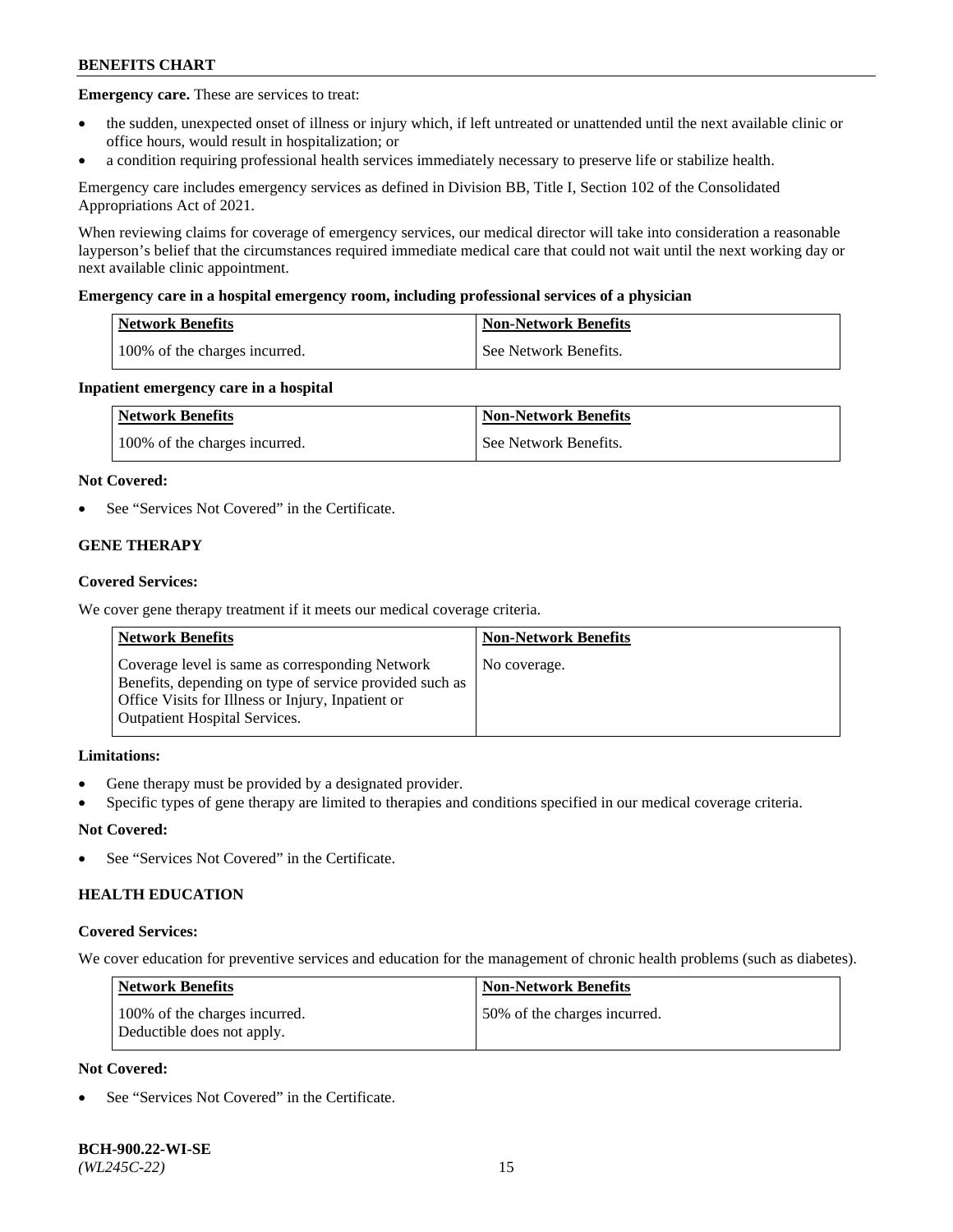## **HOME-BASED COMPREHENSIVE HEALTH RISK ASSESSMENT**

#### **Covered Services:**

If you meet our criteria for coverage, you may qualify for our home-based comprehensive health risk assessment program. The program covers a health assessment with a designated nurse practitioner.

| Network Benefits                                            | <b>Non-Network Benefits</b> |
|-------------------------------------------------------------|-----------------------------|
| 100% of the charges incurred.<br>Deductible does not apply. | No coverage.                |

#### **Not Covered:**

See "Services Not Covered" in the Certificate.

## **HOME HEALTH SERVICES**

#### **Covered Services:**

We cover skilled nursing services, physical therapy, occupational therapy, speech therapy, respiratory therapy and other therapeutic services, non-routine prenatal and postnatal services, routine postnatal well child visits as described in our medical coverage criteria, phototherapy services for newborns, home health aide services and other eligible home health services when provided in your home, if you are homebound (i.e., unable to leave home without considerable effort due to a medical condition). Lack of transportation does not constitute homebound status. For phototherapy services for newborns and high risk prenatal services, supplies and equipment are included.

We cover total parenteral nutrition/intravenous ("TPN/IV") therapy, equipment, supplies and drugs in connection with IV therapy. IV line care kits are covered under Durable Medical Equipment.

We cover palliative care benefits. Palliative care includes symptom management, education and establishing goals of care. We waive the requirement that you be homebound for a limited number of home visits for palliative care (as shown in this Benefits Chart), if you have a life-threatening, non-curable condition which has a prognosis of survival of two years or less. Additional palliative care visits are eligible under the home health services benefit if you are homebound and meet all other requirements defined in this section.

You do not need to be homebound to receive total parenteral nutrition/intravenous ("TPN/IV") therapy.

Home health services are eligible and covered only when:

- medically necessary; and
- provided as rehabilitative care, terminal care or maternity care; and
- ordered by a physician, and included in the written home care plan.

#### **Physical therapy, occupational therapy, speech therapy, respiratory therapy, home health aide services and palliative care**

| Network Benefits              | <b>Non-Network Benefits</b>  |
|-------------------------------|------------------------------|
| 100% of the charges incurred. | 50% of the charges incurred. |

**TPN/IV therapy, skilled nursing services, non-routine prenatal/postnatal services, and phototherapy**

| <b>Network Benefits</b>       | Non-Network Benefits         |
|-------------------------------|------------------------------|
| 100% of the charges incurred. | 50% of the charges incurred. |

Each 24-hour visit (or shifts up to 24-hour visits) equals one visit and counts toward the Maximum visits for all other services shown below. Any visit that lasts less than 24 hours regardless of the length of the visit, will count as one visit toward the Maximum visits for all other services shown below. All visits must be medically necessary and benefit eligible.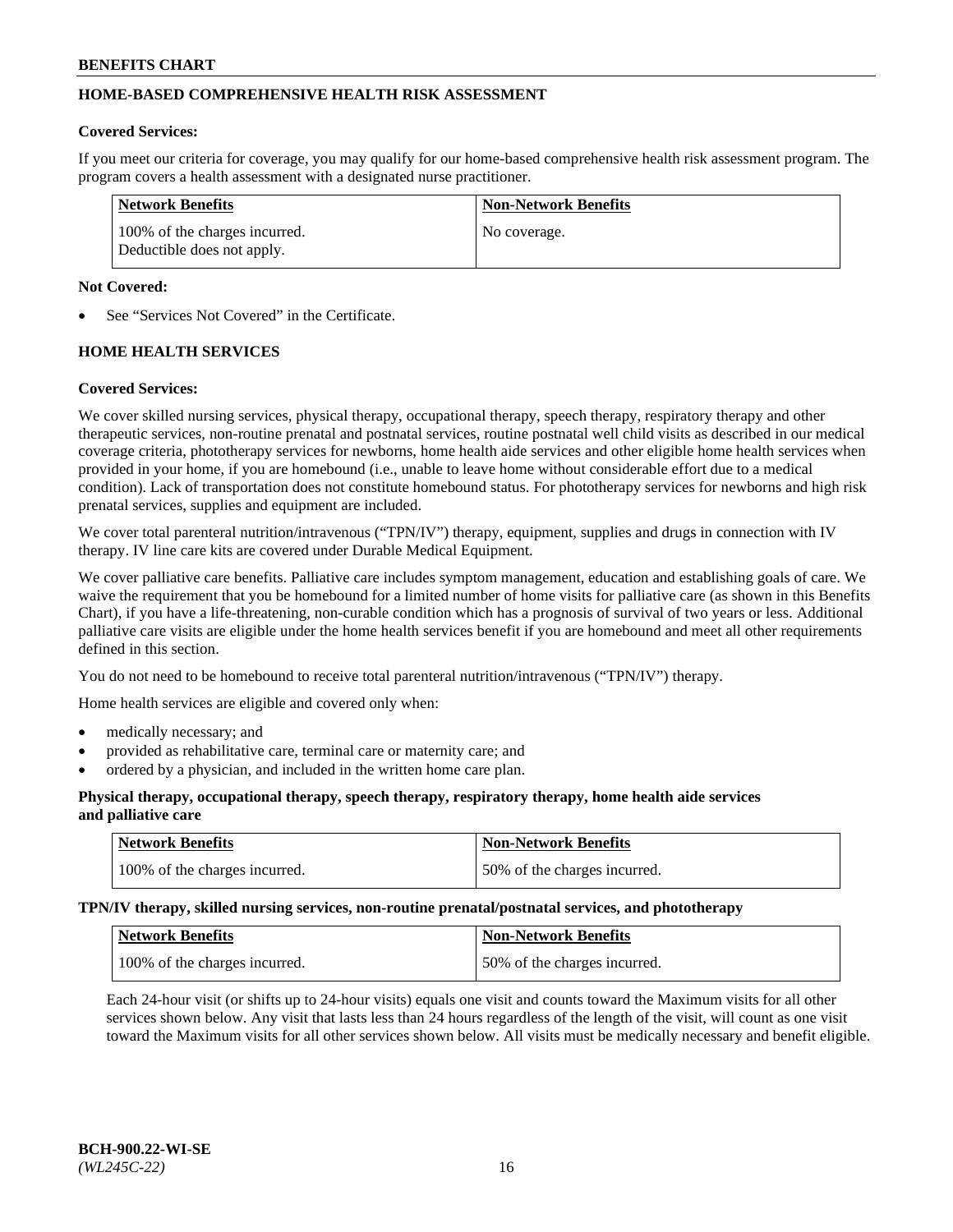## **Routine postnatal well child visit**

| <b>Network Benefits</b>                                     | <b>Non-Network Benefits</b>  |
|-------------------------------------------------------------|------------------------------|
| 100% of the charges incurred.<br>Deductible does not apply. | 50% of the charges incurred. |

#### **Maximum visits for palliative care**

If you are eligible to receive palliative care in the home and you are not homebound, there is a maximum of 12 visits per calendar year.

#### **Maximum visits for all services other than palliative care**

| Network Benefits             | <b>Non-Network Benefits</b>  |
|------------------------------|------------------------------|
| 60 visits per calendar year. | 30 visits per calendar year. |

Each visit provided under the Network Benefits and Non-Network Benefits counts toward the maximums shown under both Maximum visits sections. The routine postnatal well child visits do not count toward the visit limit.

#### **Limitations:**

- Home health services are not provided as a substitute for a primary caregiver in the home or as relief (respite) for a primary caregiver in the home. We will not reimburse family members or residents in your home for the above services.
- A service shall not be considered a skilled nursing service merely because it is performed by, or under the direct supervision of, a licensed nurse. Where a service (such as tracheotomy suctioning or ventilator monitoring) or like services, can be safely and effectively performed by a non-medical person (or self-administered), without the direct supervision of a licensed nurse, the service shall not be regarded as a skilled nursing service, whether or not a skilled nurse actually provides the service. The unavailability of a competent person to provide a non-skilled service shall not make it a skilled service when a skilled nurse provides it. Only the skilled nursing component of so-called "blended" services (i.e. services which include skilled and non-skilled components) are covered under this Benefits Chart.

## **Not Covered:**

- Financial or legal counseling services.
- Housekeeping or meal services in your home.
- Private duty nursing services.
- Services provided by a family member or enrollee, or a resident in the enrollee's home.
- Vocational rehabilitation and recreational or educational therapy. Recreation therapy is therapy provided solely for the purpose of recreation, including, but not limited to: (a) requests for physical therapy or occupational therapy to improve athletic ability, and (b) braces or guards to prevent sports injuries.
- See "Services Not Covered" in the Certificate.

## **HOME HOSPICE SERVICES**

#### **Applicable Definitions:**

**Part-time.** This is up to two hours of service per day, more than two hours is considered continuous care.

**Continuous Care.** This is from two to twelve hours of service per day provided by a registered nurse, licensed practical nurse, or home health aide, during a period of crisis in order to maintain a terminally ill patient at home.

**Appropriate Facility.** This is a nursing home, hospice residence, or other inpatient facility.

**Custodial Care Related to Hospice Services.** This means providing assistance in the activities of daily living and the care needed by a terminally ill patient which can be provided by primary caregiver (i.e., family member or friend) who is responsible for the patient's home care.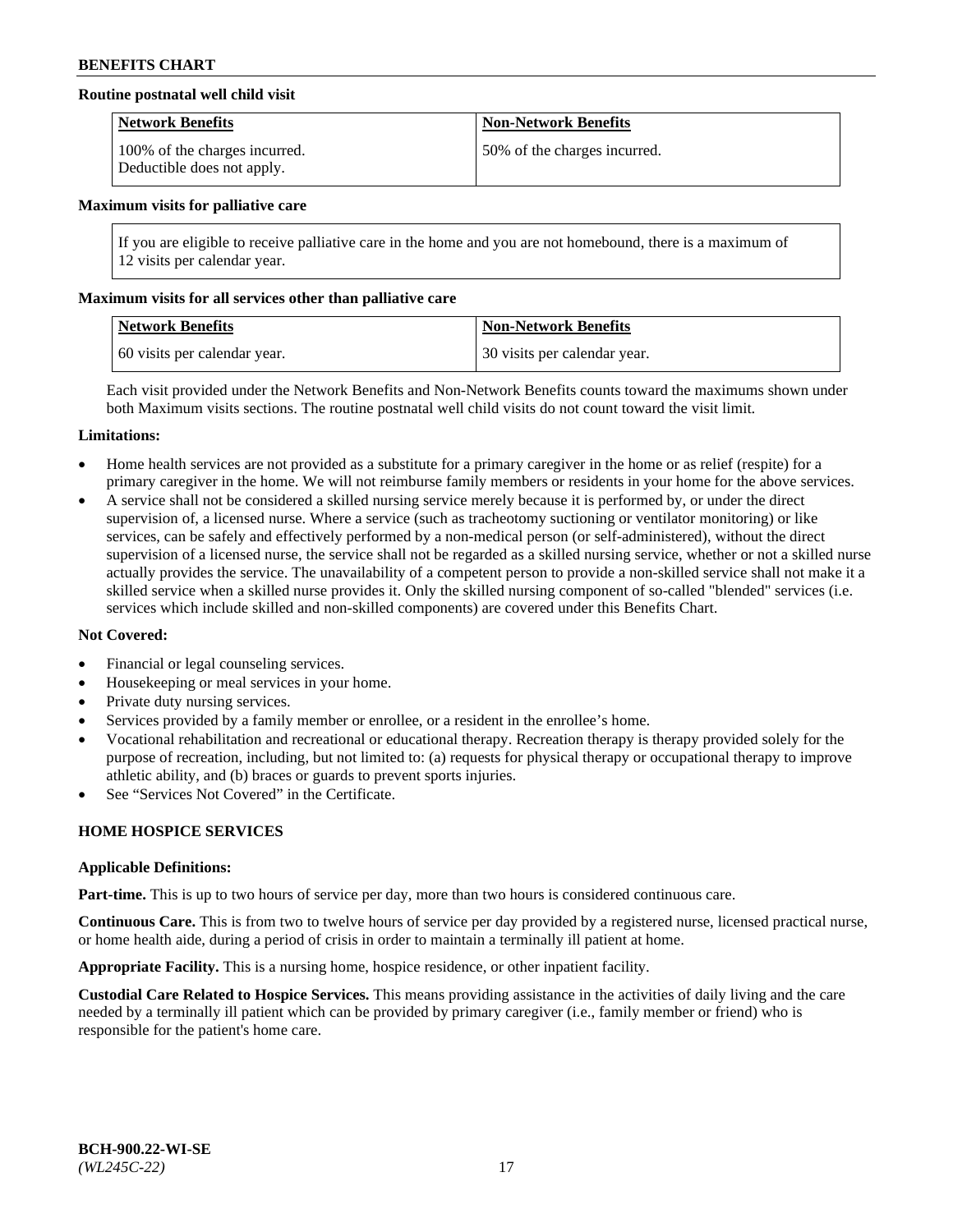#### **Covered Services:**

**Home hospice program.** We cover the services described below if you are terminally ill and accepted as a home hospice program participant. You must meet the eligibility requirements of the program, and elect to receive services through the home hospice program. The services will be provided in your home, with inpatient care available when medically necessary as described below. If you elect to receive hospice services, you do so in lieu of curative treatment for your terminal illness for the period you are enrolled in the home hospice program.

**Eligibility:** In order to be eligible to be enrolled in the home hospice program, you must: (1) be a terminally ill patient (prognosis of six months or less); (2) have chosen a palliative treatment focus (i.e., emphasizing comfort and supportive services rather than treatment attempting to cure the disease or condition); and (3) continue to meet the terminally ill prognosis as reviewed by our medical director or his or her designee over the course of care. You may withdraw from the home hospice program at any time.

**Eligible services:** Hospice services include the following services provided in accordance with an approved hospice treatment plan.

- Home health services:
	- o Part-time care provided in your home by an interdisciplinary hospice team (which may include a physician, nurse, social worker, and spiritual counselor) and medically necessary home health services are covered.
	- o One or more periods of continuous care in your home or in a setting which provides day care for pain or symptom management, when medically necessary, will be covered.
- Inpatient services: We cover medically necessary inpatient services.
- Other services:
	- o Respite care is covered for care in your home or in an appropriate facility, to give your primary caregivers (i.e., family members or friends) rest and/or relief when necessary in order to maintain a terminally ill patient at home.
	- o Medically necessary medications for pain and symptom management.
	- o Semi-electric hospital beds and other durable medical equipment are covered.
	- Emergency and non-emergency care is covered.

| Network Benefits              | <b>Non-Network Benefits</b>  |
|-------------------------------|------------------------------|
| 100% of the charges incurred. | 50% of the charges incurred. |

Respite care is limited to 5 days per episode, and respite care and continuous care combined are limited to 30 days.

## **Not Covered:**

- Financial or legal counseling services.
- Housekeeping or meal services in your home.
- Custodial or maintenance care related to hospice services, whether provided in the home or in a nursing home.
- Any service not specifically described as covered services under this home hospice services benefits.
- Any services provided by members of your family or residents in your home.
- See "Services Not Covered" in the Certificate.

## **HOSPITAL AND SKILLED NURSING FACILITY SERVICES**

#### **Covered Services:**

We cover services as described below.

#### **Medical or surgical hospital services**

**Inpatient hospital services:** We cover the following medical or surgical services, for the treatment of acute illness or injury, which require the level of care only provided in an acute care facility. These services must be authorized by a physician.

Inpatient hospital services include: room and board; the use of operating or maternity delivery rooms; intensive care facilities; newborn nursery facilities; general nursing care, anesthesia, laboratory and diagnostic imaging services, radiation therapy, physical therapy, prescription drugs or other medications administered during treatment, blood and blood products (unless replaced), and blood derivatives, and other diagnostic or treatment related hospital services; physician and other professional medical and surgical services provided while in the hospital, including gender confirmation surgery that meets medical coverage criteria.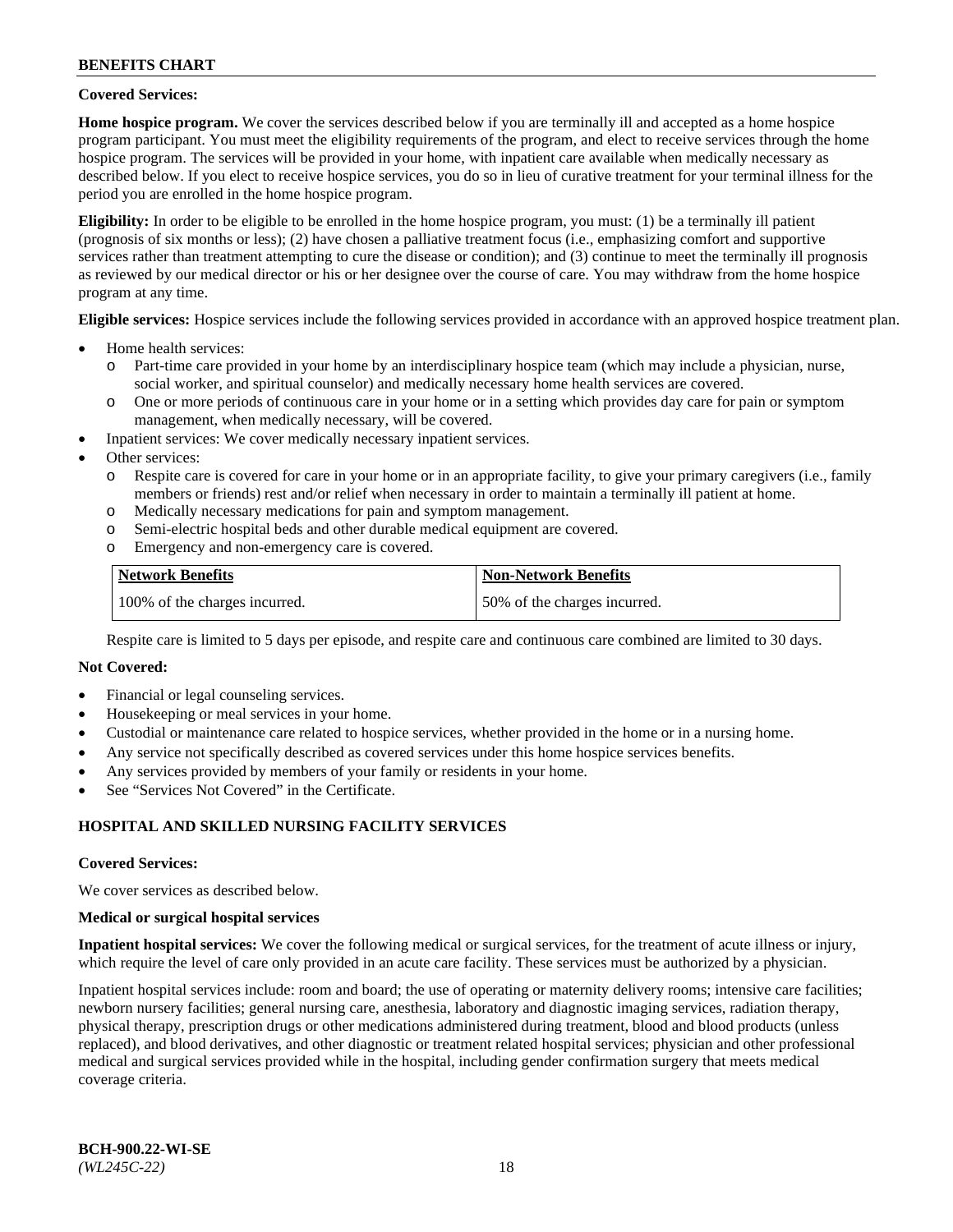We cover, following a vaginal delivery, a minimum of 48 hours of inpatient care for the mother and newborn child. We cover, following a caesarean section delivery, a minimum of 96 hours of inpatient care for the mother and newborn child.

Group health plans and health insurance issuers generally may not, under Federal law, restrict benefits for any hospital length of stay in connection with childbirth for the mother of newborn child to less than 48 hours following a vaginal delivery, or less than 96 hours following a caesarean section. However, Federal law generally does not prohibit the mother's or newborn's attending provider, after consulting with the mother, from discharging the mother or her newborn earlier than 48 hours (or 96 hours as applicable). In any case plans and issuers may not, under Federal law, require that a provider obtain authorization from the plan or the insurance issuer for prescribing a length of stay not in excess of 48 hours (or 96 hours).

| Network Benefits              | <b>Non-Network Benefits</b>  |
|-------------------------------|------------------------------|
| 100% of the charges incurred. | 50% of the charges incurred. |

Each Insured's admission or confinement, including that of a newborn child, is separate and distinct from the admission or confinement of any other Insured.

**Outpatient hospital, ambulatory care or surgical facility services:** We cover the following medical and surgical services, for diagnosis or treatment of illness or injury on an outpatient basis. These services must be authorized by a physician.

Outpatient services include: use of operating rooms, maternity delivery rooms or other outpatient departments, rooms or facilities; and the following outpatient services: general nursing care, anesthesia, laboratory and diagnostic imaging services, radiation therapy, physical therapy, drugs administered during treatment, blood and blood products (unless replaced), and blood derivatives, and other diagnostic or treatment related outpatient services; physician and other professional medical and surgical services provided while an outpatient, including colonoscopies (starting at age 50, or under age 50 for people at high risk of colorectal cancer), and gender confirmation surgery that meets medical coverage criteria.

For Network Benefits, non-emergent, scheduled outpatient Magnetic Resonance Imaging (MRI) and Computed Tomography (CT) must be provided at a designated facility. Your physician or facility will obtain or verify prior authorization for these services, as needed.

To see the benefit level for diagnostic imaging services, laboratory services and physical therapy, see benefits under Diagnostic Imaging Services, Laboratory Services and Physical Therapy in this Benefits Chart.

| <b>Network Benefits</b>       | <b>Non-Network Benefits</b>  |
|-------------------------------|------------------------------|
| 100% of the charges incurred. | 50% of the charges incurred. |

## **Skilled nursing facility care:**

We cover room and board, daily skilled nursing and related ancillary services for post-acute treatment and rehabilitative care of illness or injury that meets medical coverage criteria. Rehabilitation services are limited to services where significant measurable progress is expected to occur within a reasonable period of time.

| Network Benefits                             | <b>Non-Network Benefits</b>                  |
|----------------------------------------------|----------------------------------------------|
| 100% of the charges incurred.                | 50% of the charges incurred.                 |
| Limited to a 30-day maximum per confinement. | Limited to a 30-day maximum per confinement. |

Each day of services provided under the Network Benefits and Non-Network Benefits, combined, applies toward the maximum shown above.

## **Not Covered:**

- Services for items for personal convenience, such as television rental, are not covered.
- See "Services Not Covered" in the Certificate.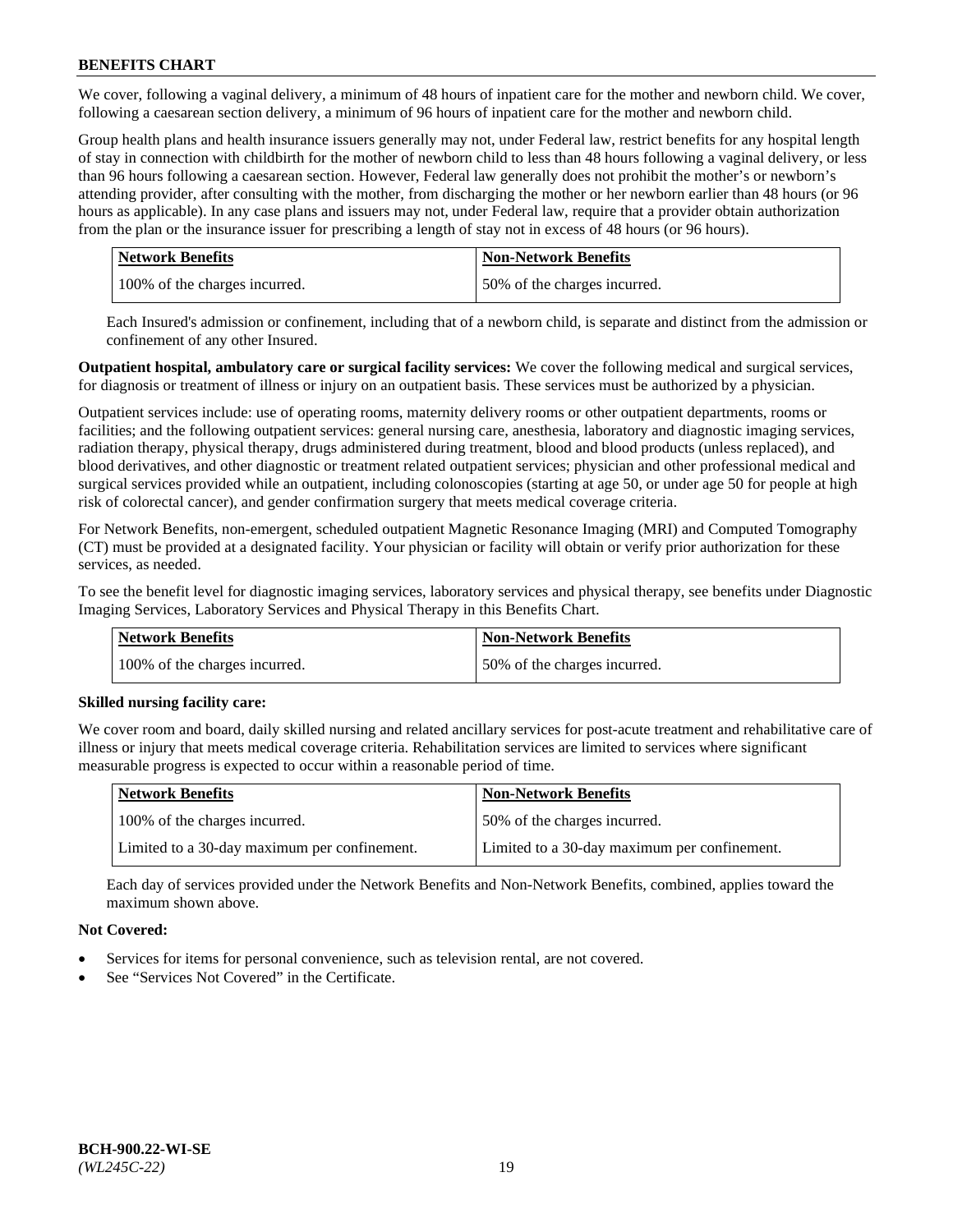# **INFERTILITY DIAGNOSIS**

## **Covered Services:**

We cover the diagnosis of infertility. These services include diagnostic procedures and tests provided in connection with an infertility evaluation, office visits and consultations to diagnose infertility.

| <b>Network Benefits</b>       | <b>Non-Network Benefits</b>  |
|-------------------------------|------------------------------|
| 100% of the charges incurred. | 50% of the charges incurred. |

Coverage is limited to office visits and consultations to diagnose infertility. Treatment is not covered.

## **Not Covered:**

- Infertility/fertility treatment, including, but not limited to, office visits, laboratory services, diagnostic imaging services and fertility drugs; reversal of sterilization; and sperm, ova or embryo acquisition, retrieval or storage; however, we cover office visits and consultations to diagnose infertility.
- Services related to the establishment of surrogate pregnancy and fees for a surrogate. However, pregnancy and maternity services are covered for an Insured under this Benefits Chart, including a surrogate pregnancy.
- See "Services Not Covered" in the Certificate.

# **LABORATORY SERVICES**

## **Covered Services:**

We cover laboratory tests when ordered by a provider and provided in a clinic or outpatient hospital facility. This includes blood tests to detect lead exposure in children between the ages of 6 months and 72 months.

To see the benefit level for inpatient hospital or skilled nursing facility services, see benefits under "Inpatient Hospital and Skilled Nursing Facility Services" in this Benefits Chart.

## **Prostate-specific antigen (PSA) testing**

| <b>Network Benefits</b>       | <b>Non-Network Benefits</b>  |
|-------------------------------|------------------------------|
| 100% of the charges incurred. | 50% of the charges incurred. |

## **All other laboratory services**

**Services for illness or injury**

| <b>Network Benefits</b>       | <b>Non-Network Benefits</b>  |
|-------------------------------|------------------------------|
| 100% of the charges incurred. | 50% of the charges incurred. |

## **Preventive services**

Laboratory services associated with preventive services are covered at the benefit level shown in the "Preventive Services" section of this Benefits Chart.

## **Not Covered:**

See "Services Not Covered" in the Certificate.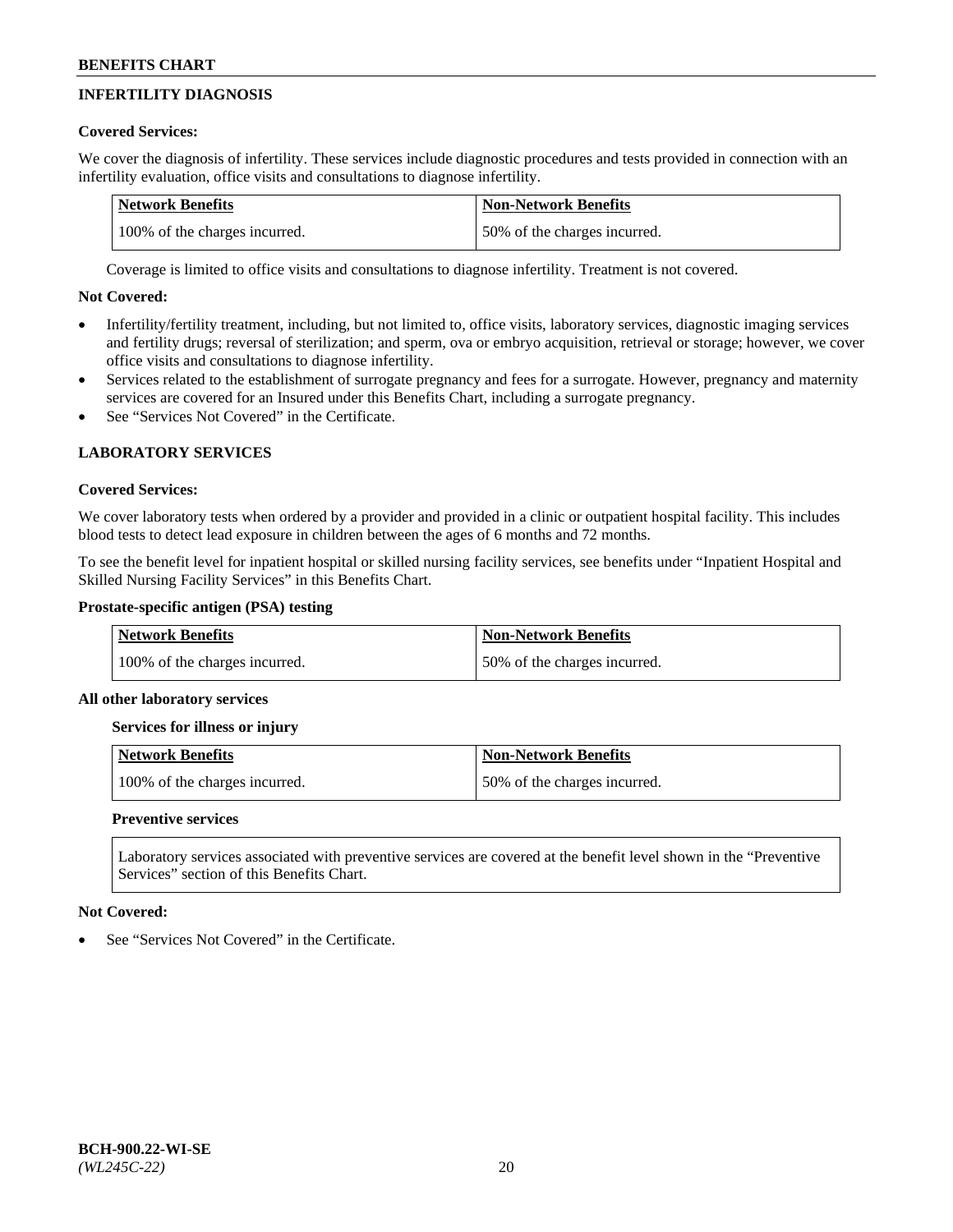# **MASTECTOMY RECONSTRUCTION BENEFIT**

## **Covered Services:**

We cover reconstruction of the breast on which the mastectomy has been performed; surgery and reconstruction of the other breast to produce symmetrical appearance, and prostheses and physical complications of all stages of mastectomy, including lymphedemas.

| <b>Network Benefits</b>                               | <b>Non-Network Benefits</b>                           |
|-------------------------------------------------------|-------------------------------------------------------|
| Coverage level is same as corresponding Network       | Coverage level is same as corresponding Non-Network   |
| Benefits, depending on type of service provided, such | Benefits, depending on type of service provided, such |
| as Office Visits for Illness or Injury, Inpatient or  | as Office Visits for Illness or Injury, Inpatient or  |
| <b>Outpatient Hospital Services.</b>                  | <b>Outpatient Hospital Services.</b>                  |

#### **Not Covered:**

See "Services Not Covered" in the Certificate.

# **MEDICATION THERAPY DISEASE MANAGEMENT PROGRAM**

#### **Covered Services:**

If you meet our criteria for coverage, you may qualify for our Medication Therapy Disease Management Program.

The program covers consultations with a designated Network pharmacist.

Covered services are based on established medical policies, which are subject to periodic review and modification by the medical directors. These medical policies (medical coverage criteria) are available by calling Member Services, or logging on to your "*my*HealthPartners" account at [healthpartners.com.](http://www.healthpartners.com/)

| Network Benefits                                            | <b>Non-Network Benefits</b> |
|-------------------------------------------------------------|-----------------------------|
| 100% of the charges incurred.<br>Deductible does not apply. | No coverage.                |

#### **Not Covered:**

See "Services Not Covered" in the Certificate.

## **OFFICE VISITS FOR ILLNESS OR INJURY**

#### **Covered Services:**

We cover the following when medically necessary: professional medical and surgical services and related supplies, including biofeedback, of physicians and other health care providers; blood and blood products (unless replaced) and blood derivatives.

We cover diagnosis and treatment of illness or injury to the eyes. Where contact or eye glass lenses are prescribed as medically necessary for the post-operative treatment of cataracts or for the treatment of aphakia, acute or chronic corneal pathology, or keratoconus, we cover the initial evaluation, lenses and fitting. Insureds must pay for lens replacement beyond the initial pair.

Services received via video, E-visit or telephone are covered under the "Telehealth/Telemedicine Services" section.

#### **Office visits**

| <b>Network Benefits</b>       | <b>Non-Network Benefits</b>  |
|-------------------------------|------------------------------|
| 100% of the charges incurred. | 50% of the charges incurred. |

**Convenience clinics**

| <b>Network Benefits</b>       | <b>Non-Network Benefits</b>   |
|-------------------------------|-------------------------------|
| 100% of the charges incurred. | 150% of the charges incurred. |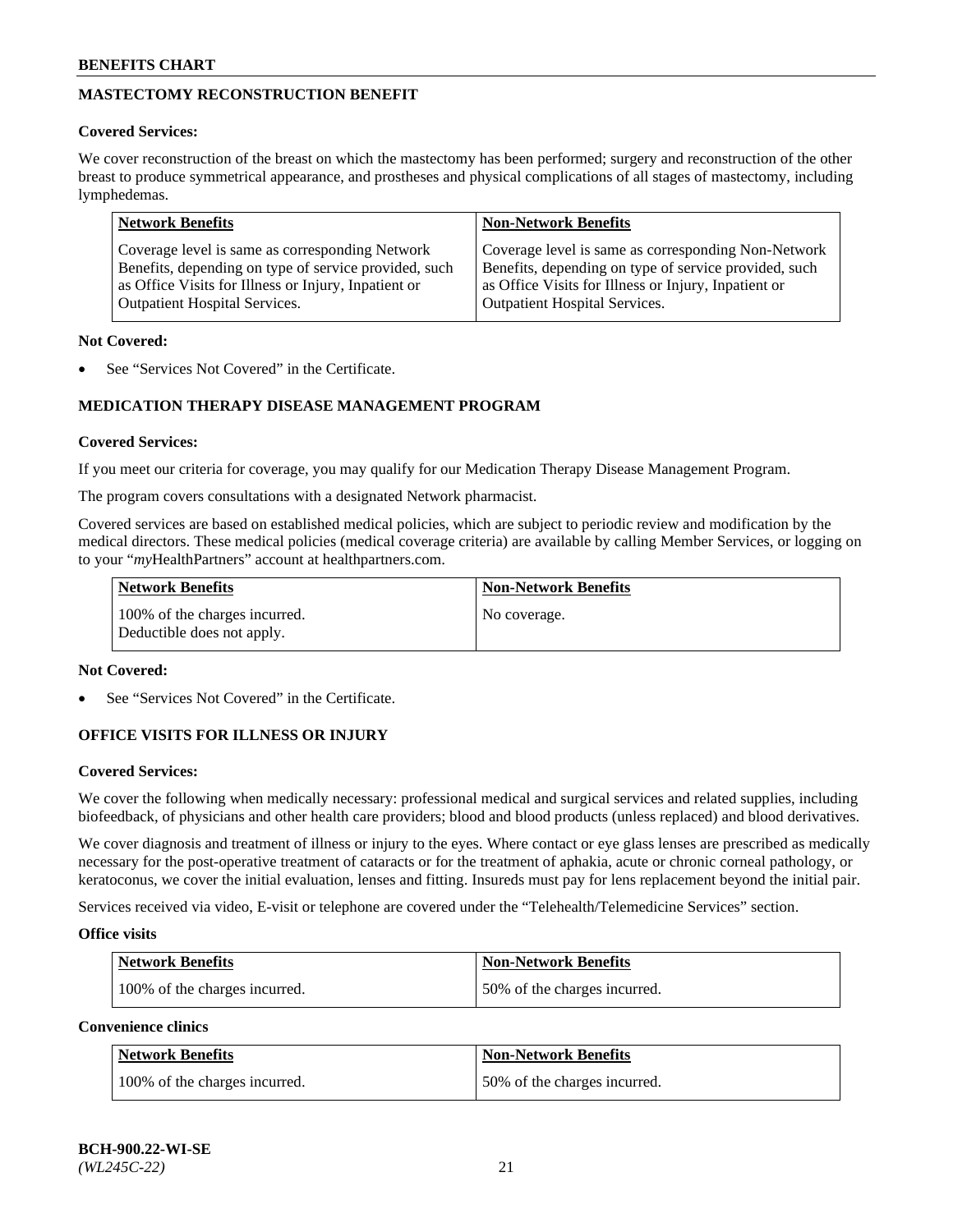#### **Injections administered in a physician's office, other than immunizations**

#### **Allergy injections**

| Network Benefits              | Non-Network Benefits         |
|-------------------------------|------------------------------|
| 100% of the charges incurred. | 50% of the charges incurred. |

#### **All other injections**

| <b>Network Benefits</b>       | <b>Non-Network Benefits</b>  |
|-------------------------------|------------------------------|
| 100% of the charges incurred. | 50% of the charges incurred. |

#### **Not Covered:**

- Court ordered treatment, except as described in this Benefits Chart. Any resulting court ordered treatment for mental health services will be subject to the Certificate's requirement for medical necessity.
- See "Services Not Covered" in the Certificate.

## **PEDIATRIC EYEWEAR**

## **Covered Services:**

We cover pediatric eyewear for children.

Routine eye exams are covered under the "Preventive Services" section.

| <b>Network Benefits</b>       | <b>Non-Network Benefits</b> |
|-------------------------------|-----------------------------|
| 100% of the charges incurred. | No coverage.                |

#### **Limitations:**

- Coverage under this provision will continue until the end of the month in which the child turns age 19.
- Limited to one of the following per calendar year:
	- o one pair of eyeglasses including one set of prescription lenses, frames from our designated eyewear collection and anti-scratch coating; or
	- o one pair of non-disposable contact lenses; or
	- o a one-year supply of disposable contact lenses.
- Contact lens fittings are limited to two per calendar year.

## **Not Covered:**

- Frames that are not included in our designated eyewear collection. However, one pair of lenses will be covered if an Insured chooses frames outside our designated eyewear collection.
- More than one pair of lenses or frames or non-disposable contacts per calendar year, regardless of the reason. This includes replacement of eyeglasses or contact lenses due to loss, breakage, theft, or change in prescription.
- Safety glasses or goggles for sports or vocational reasons.
- Upgrades including, but not limited to, UV protection and no-line multifocal lenses.
- See "Services Not Covered" in the Certificate.

## **PHYSICAL THERAPY, OCCUPATIONAL THERAPY, SPEECH THERAPY AND OTHER SPECIFIED THERAPIES**

## **Covered Services:**

We cover the following physical therapy, occupational therapy and speech therapy services:

- Medically necessary rehabilitative care to correct the effects of illness or injury.
- Habilitative care rendered for congenital, developmental or medical conditions which have significantly limited the successful initiation of normal speech and normal motor development.

Massage therapy which is performed in conjunction with other treatment/modalities by a physical or occupational therapist is part of a prescribed treatment plan and is not billed separately is covered.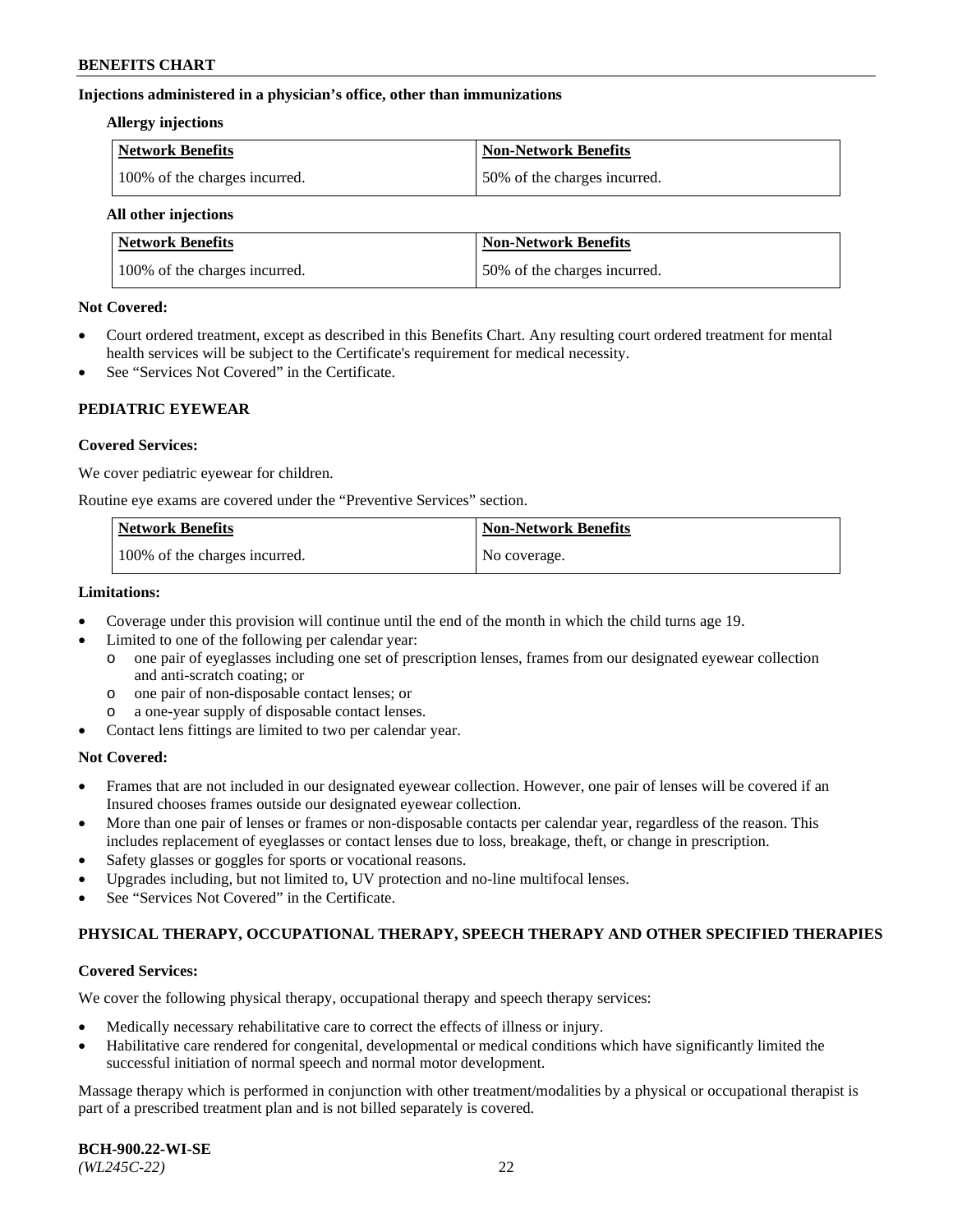We cover services provided in a clinic. To see the benefit level for inpatient hospital or skilled nursing facility services, see benefits under "Inpatient Hospital and Skilled Nursing Facility Services".

## **Rehabilitative care**

| <b>Network Benefits</b>                                                                       | <b>Non-Network Benefits</b>                                                                   |
|-----------------------------------------------------------------------------------------------|-----------------------------------------------------------------------------------------------|
| 100% of the charges incurred.                                                                 | 50% of the charges incurred.                                                                  |
| Physical, Occupational and Speech Therapy are<br>limited to 20 visits each per calendar year. | Physical, Occupational and Speech Therapy are<br>limited to 20 visits each per calendar year. |

#### **In addition to the services provided above, we cover a minimum of:**

- 20 visits per calendar year for pulmonary rehabilitation.
- 36 visits per calendar year for cardiac rehabilitation.
- 30 visits per calendar year for post-cochlear implant aural therapy.
- 20 visits per calendar year for cognitive rehabilitation.

The maximum number of visits is combined for Network Benefits and Non-Network Benefits.

## **Habilitative services**

| <b>Network Benefits</b>                                                                       | <b>Non-Network Benefits</b>                                                                   |
|-----------------------------------------------------------------------------------------------|-----------------------------------------------------------------------------------------------|
| 100% of the charges incurred.                                                                 | 50% of the charges incurred.                                                                  |
| Physical, Occupational and Speech Therapy are<br>limited to 20 visits each per calendar year. | Physical, Occupational and Speech Therapy are<br>limited to 20 visits each per calendar year. |

The maximum number of visits is combined for Network Benefits and Non-Network Benefits.

## **Not Covered:**

- Massage therapy for the purpose of comfort or convenience of the Insured.
- See "Services Not Covered" in the Certificate.

# **PRE-DIABETES DISEASE MANAGEMENT PROGRAM**

## **Covered Services:**

If you meet criteria for coverage, you may qualify for the Pre-Diabetes Disease Management Program through Omada Health. The program covers group health coaching which focuses on weight loss, exercise, behavior modification and health education at select locations determined by the plan.

| <b>Network Benefits</b>                                     | <b>Non-Network Benefits</b> |
|-------------------------------------------------------------|-----------------------------|
| 100% of the charges incurred.<br>Deductible does not apply. | Not applicable.             |

## **Not Covered:**

See "Services Not Covered" in the Certificate.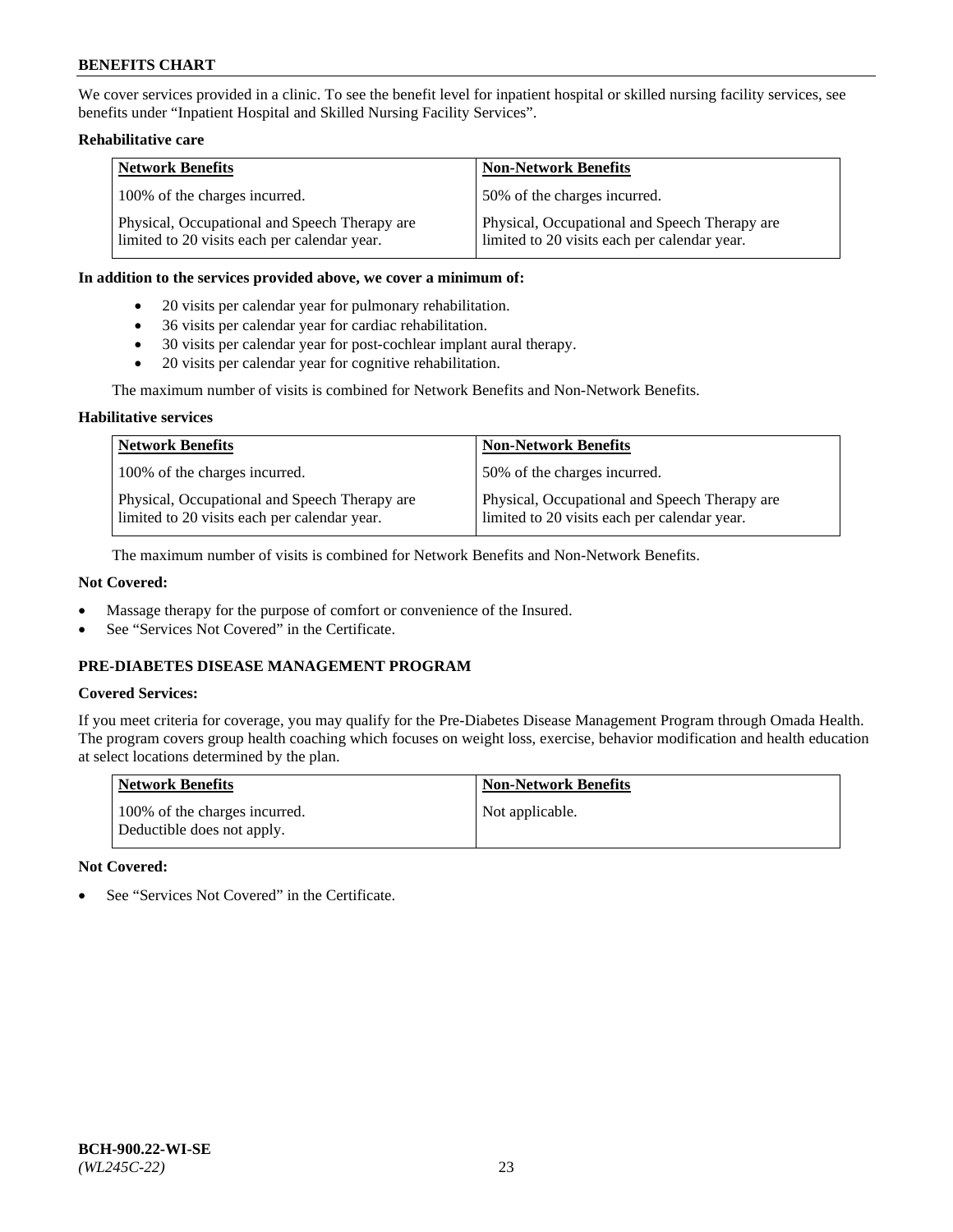## **PRESCRIPTION DRUG SERVICES**

#### **Covered Services:**

We cover prescription drugs and medications that can be self-administered or are administered in a physician's office.

We will refill a prescription for eye drops covered under this Benefits Chart if the Insured requests a refill and the original prescription specified that additional quantities would be needed, providing the refill request does not exceed the quantities needed, and the following conditions are met:

- If the Insured requests a 30-day refill supply, the request must be made between 22 and 30 days of the later of (a) the original date that the prescription was distributed to the Insured or (b) the date that the most recent refill was distributed to the Insured; or
- If the Insured requests a 90-day refill supply, the request must be made between 67 and 90 days of the later of (a) the original date that the prescription was distributed to the Insured or (b) the date that the most recent refill was distributed to the Insured.

#### **For Network Benefits, drugs and medications must be obtained at a Network pharmacy.**

#### **If a copayment is required, you must pay one copayment for each 31-day supply, or portion thereof.**

## **Outpatient drugs (except as specified below)Drugs on the Preventive Drug List**

| <b>Network Benefits</b>                                                                                                                   | <b>Non-Network Benefits</b>  |
|-------------------------------------------------------------------------------------------------------------------------------------------|------------------------------|
| Generic formulary drugs on the Preventive Drug List<br>are covered at 100% of the charges incurred.                                       | 50% of the charges incurred. |
| Brand name formulary drugs on the Preventive Drug<br>List are covered at 100% of the charges incurred,<br>subject to a copayment of \$60. |                              |
| In no event will your cost for a formulary insulin drug<br>exceed \$25.                                                                   |                              |
| Deductible does not apply.                                                                                                                |                              |

#### **All other drugs**

| <b>Network Benefits</b>                                                                       | <b>Non-Network Benefits</b>  |
|-----------------------------------------------------------------------------------------------|------------------------------|
| All other formulary drugs are covered at 100% of the<br>charges incurred. Deductible applies. | 50% of the charges incurred. |
| Non-formulary drugs are covered at 80% of the charges<br>incurred. Deductible applies.        |                              |

**Oral chemotherapy drugs** are included on the specialty drug list. However, you pay the applicable outpatient drug benefit. As required by Wisconsin law, you will not pay higher cost sharing (deductible, copayment or coinsurance) for orally administered chemotherapy drugs than you pay for injected or intravenously administered chemotherapy drugs.

## **Mail order drugs**

| <b>Network Benefits</b>                                                                                                                                                         | <b>Non-Network Benefits</b>                                                                                                |
|---------------------------------------------------------------------------------------------------------------------------------------------------------------------------------|----------------------------------------------------------------------------------------------------------------------------|
| For your convenience, you may also get up to a<br>93-day supply of outpatient prescription drugs that<br>can be self-administered through the designated mail<br>order service. | Mail order drugs are only available through the<br>designated mail order service.<br>See Network Mail Order Drugs Benefit. |
| Specialty drugs are not available through the mail<br>order service.                                                                                                            |                                                                                                                            |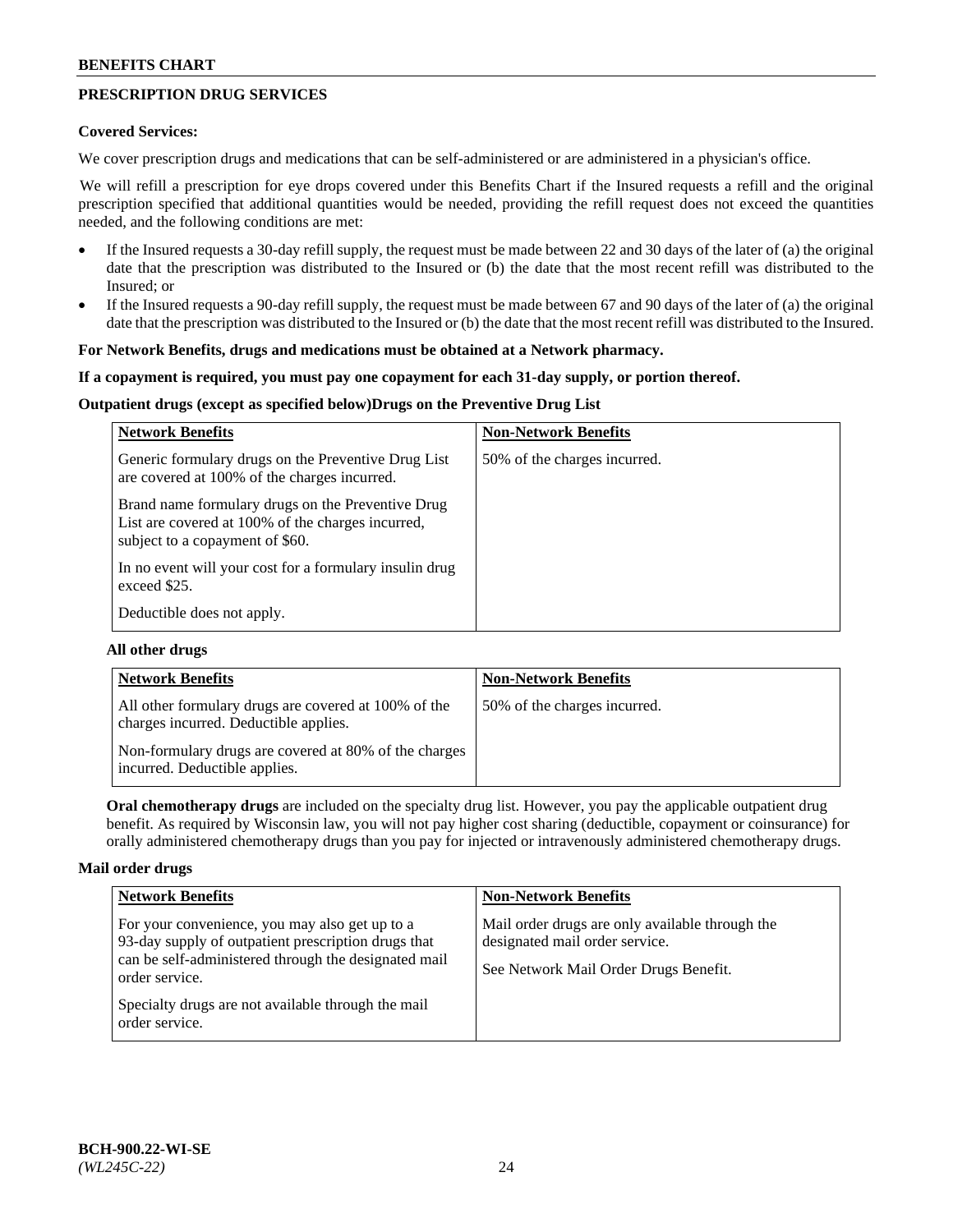## **Specialty drugs that are self-administered**

| <b>Network Benefits</b>                                                                                              | <b>Non-Network Benefits</b> |
|----------------------------------------------------------------------------------------------------------------------|-----------------------------|
| 100% of the charges incurred.                                                                                        | No coverage.                |
| Specialty drugs are limited to drugs on the<br>specialty drug list and must be obtained from a<br>designated vendor. |                             |

**Oral chemotherapy drugs** are included on the specialty drug list. However, you pay the applicable outpatient drug benefit. As required by Wisconsin law, you will not pay higher cost sharing (deductible, copayment or coinsurance) for orally administered chemotherapy drugs than you pay for injected or intravenously administered chemotherapy drugs.

#### **Tobacco cessation drugs. All FDA approved tobacco cessation drugs are covered.**

| Network Benefits                                            | <b>Non-Network Benefits</b>   |
|-------------------------------------------------------------|-------------------------------|
| 100% of the charges incurred.<br>Deductible does not apply. | 150% of the charges incurred. |

## **Contraceptive drugs**

| <b>Network Benefits</b>                                                                                                                                         | <b>Non-Network Benefits</b>  |
|-----------------------------------------------------------------------------------------------------------------------------------------------------------------|------------------------------|
| 100% of the charges incurred for formulary drugs.<br>Deductible does not apply.                                                                                 | 50% of the charges incurred. |
| If a physician requests that a non-formulary<br>contraceptive drug be dispensed as written, the drug<br>will be covered at 100%, not subject to the deductible. |                              |

**ACA preventive medications.** We cover preventive medications currently recommended by USPSTF with an A or B rating if they are prescribed by your medical provider and they are listed on our Commercial ACA Preventive Drug List. Preventive medications are subject to periodic review and modification. Changes would be effective in accordance with the federal rules and reflected in our current medical coverage criteria for preventive care services.

| <b>Network Benefits</b>                                     | <b>Non-Network Benefits</b>  |
|-------------------------------------------------------------|------------------------------|
| 100% of the charges incurred.<br>Deductible does not apply. | 50% of the charges incurred. |

## **Limitations:**

- Certain drugs may require prior authorization as indicated on the formulary. HealthPartners may require prior authorization for the drug and also the site where the drug will be provided. Certain drugs are subject to our utilization review process and quantity limits.
- Certain non-formulary drugs require prior authorization. In addition, certain drugs may be subject to any quantity limits applied as part of our trial program. The trial drug program applies to new prescriptions for certain drugs which have high toxicity, low tolerance, high costs and/or high potential for waste. Trial drugs are indicated on the formulary and/or the specialty drug list. Your first fill of a trial drug may be limited to less than a month supply. If the drug is well tolerated and effective, you will receive the remainder of your first month supply.
- If an Insured requests a brand name drug when there is a generic equivalent, the brand name drug will be covered up to the charge that would apply to the generic drug, minus any required copayment. If a physician request that a brand name drug be dispensed as written, the drug will be paid at the non-formulary benefit.
- We may require insureds to try over-the-counter (OTC) drug alternatives before approving more costly formulary prescription drugs.
- Unless otherwise specified in the "Prescription Drug Services" section, you may receive up to a 31-day supply per prescription.
- A 93-day supply will be covered and dispensed only at pharmacies that participate in our extended day supply program.
- New prescriptions to treat certain chronic conditions are limited to a 31-day supply.
- No more than a 31-day supply of specialty drugs will be covered and dispensed at a time, unless it is a manufacturer supplied drug that cannot be split that supplies the insured with more than a 31-day supply.

**BCH-900.22-WI-SE**  *(WL245C-22)* 25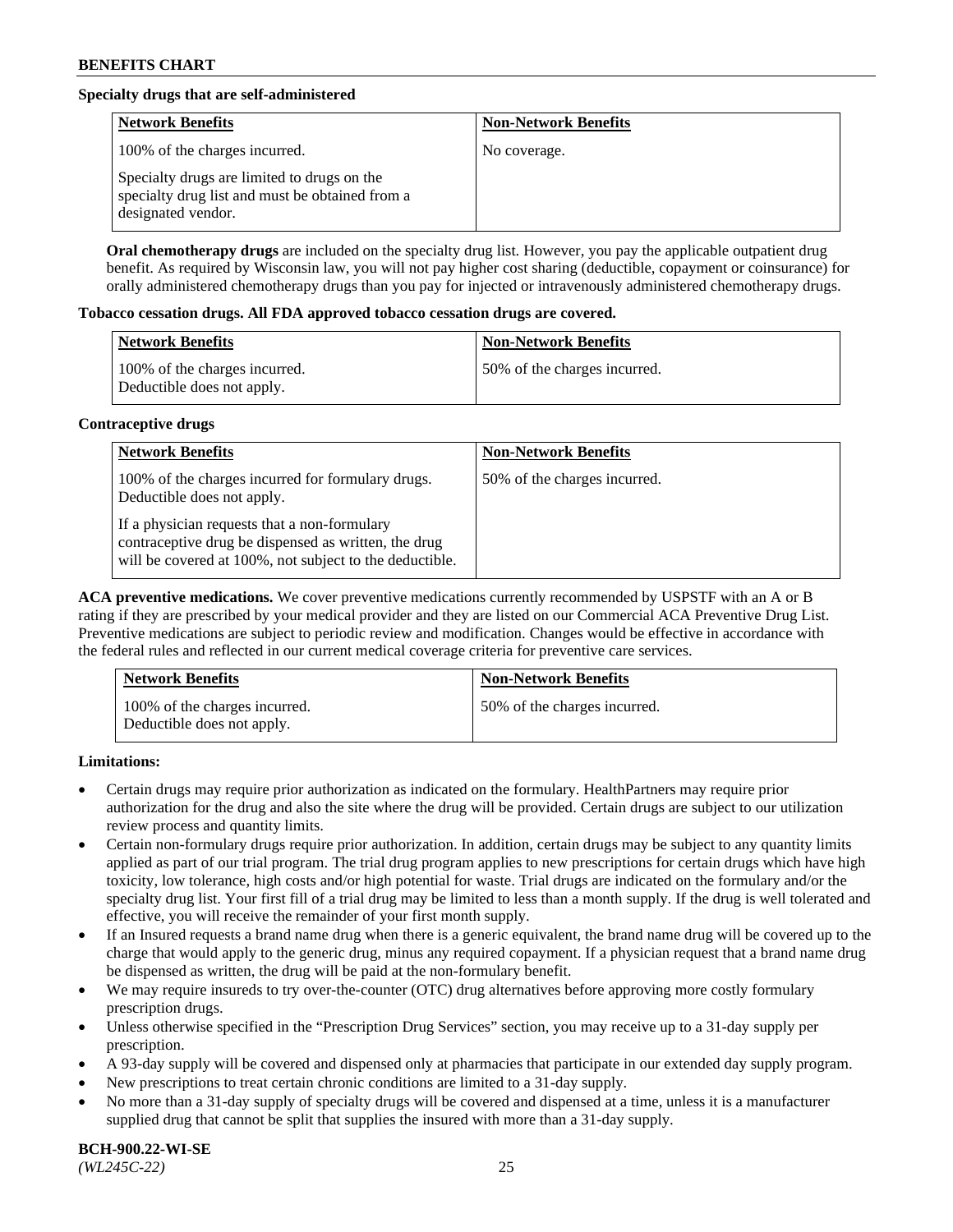**Not Covered:**Replacement of prescription drugs, medications, equipment and supplies due to loss, damage or theft.

- Nonprescription (over-the-counter) drugs or medications, including, but not limited to, vitamins, supplements, homeopathic remedies, and non-FDA approved drugs, unless listed on the formulary and prescribed by a physician or legally authorized health care provider under applicable state and federal law. This exclusion does not include over-thecounter contraceptives for women as allowed under the Affordable Care Act when the Insured obtains a prescription for the item. In addition, if the Insured obtains a prescription, this exclusion does not include aspirin to prevent cardiovascular disease for men and women of certain ages; folic acid supplements for women who may become pregnant; fluoride chemoprevention supplements for children without fluoride in their water source; and iron supplements for children ages 6-12 months who are at risk for anemia.
- All drugs for the treatment of sexual dysfunction.
- All drugs for the treatment of growth deficiency.
- Fertility drugs.
- Medical cannabis.
- Drugs on the Excluded Drug List. The Excluded Drug List includes select drugs within a therapy class that are not eligible for coverage. This includes drugs that may be excluded for certain indications. The Excluded Drug List is available at [healthpartners.com.](http://www.healthpartners.com/)
- Drugs that are newly approved by the FDA until they are reviewed and approved by HealthPartners Pharmacy and Therapeutics Committee.
- Medical devices approved by the FDA will not be covered under the "Prescription Drug Services" section unless they are on our formulary. Covered medical devices are generally submitted and reimbursed under your medical benefits.
- See "Services Not Covered" in the Certificate.

## **PREVENTIVE SERVICES**

#### **Applicable Definitions:**

**Routine Preventive Services** are routine health care services that include screenings, check-ups and counseling to prevent illness, disease or other health problems before symptoms occur.

**Diagnostic Services** are services to help a provider understand your symptoms, diagnose illness and decide what treatment may be needed. They may be the same services that are listed as preventive services, but they are being used as diagnostic services. Your provider will determine if these services are preventive or diagnostic. These services are not preventive if received as part of a visit to diagnose, manage or maintain an acute or chronic medical condition, illness or injury. When that occurs, unless otherwise indicated below, standard deductibles, copayments or coinsurance apply.

## **Covered Services:**

We cover preventive services that meet any of the requirements under the Affordable Care Act (ACA) shown in the bulleted items below. These preventive services are covered at 100% under the Network Benefits with no deductible, copayments or coinsurance. (If a preventive service is not required by the ACA and it is covered at a lower benefit level, it will be specified below.) Preventive benefits mandated under the ACA are subject to periodic review and modification. Changes would be effective in accordance with the federal rules. Preventive services mandated by the ACA include:

- Evidence-based items or services that have in effect a rating of A or B in the current recommendations of the United States Preventive Services Task Force with respect to the individual;
- Immunizations for routine use in children, adolescents, and adults that have in effect a recommendation from the Advisory Committee on Immunization Practices of the Centers for Disease Control and Prevention with respect to the individual;
- With respect to infants, children, and adolescents, evidence-informed preventive care and screenings provided for in comprehensive guidelines supported by the Health Resources and Services Administration; and
- With respect to women, preventive care and screenings provided for in comprehensive guidelines supported by the Health Resources and Services Administration.

Covered services are based on established medical policies, which are subject to periodic review and modification by the medical or dental directors. These medical policies (medical coverage criteria) are available by calling Member Services, or logging on to your "*my*HealthPartners" account at [healthpartners.com.](https://www.healthpartners.com/hp/index.html)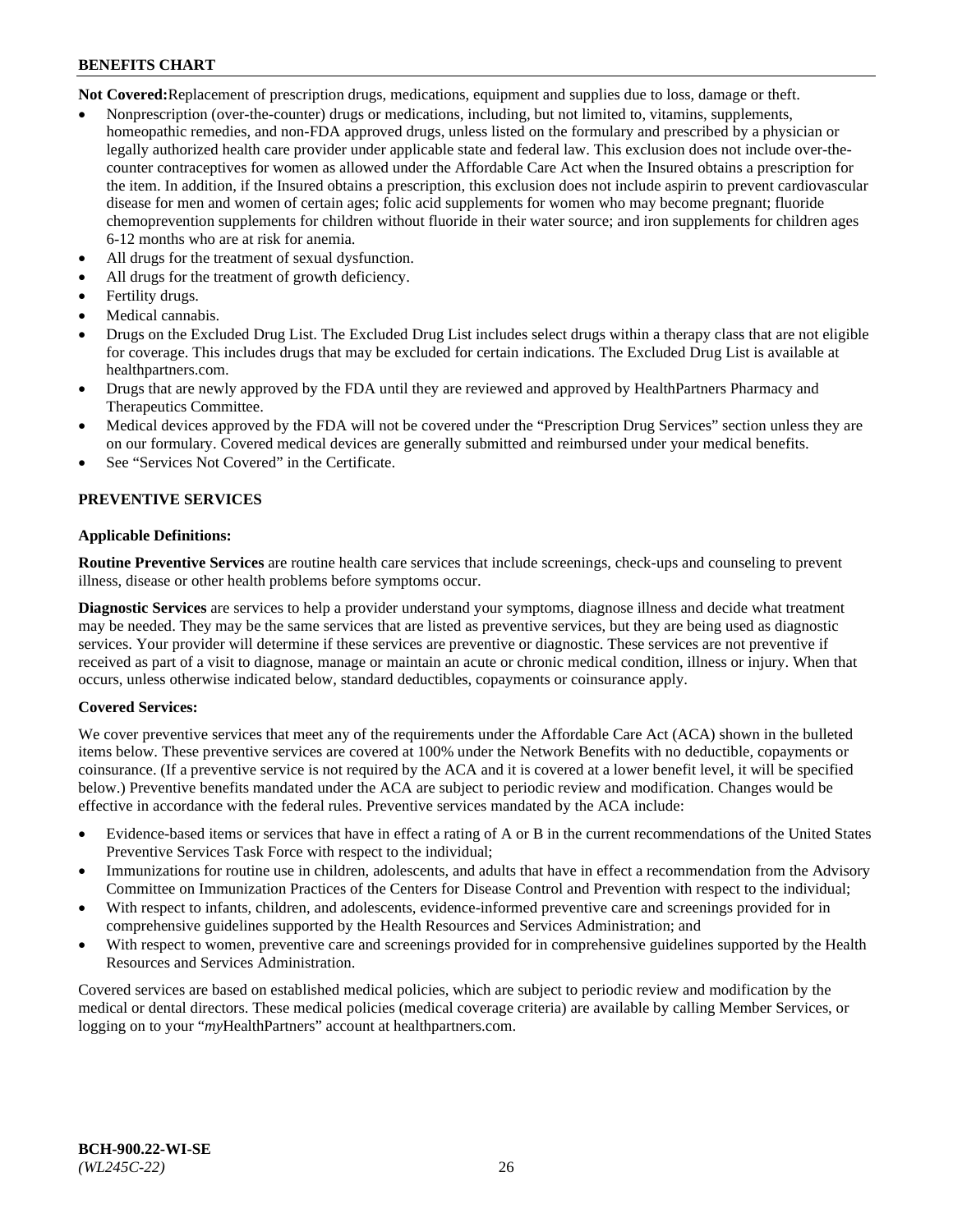## **ACA and state mandated preventive services are covered as follows:**

**Routine health exams and periodic health assessments.** A physician or health care provider will counsel you as to how often health assessments are needed based on age, sex and health status. This includes screening and counseling for tobacco cessation and all FDA approved tobacco cessation medications including over-the-counter drugs (as shown in the Prescription Drug Services section).

| <b>Network Benefits</b>                                     | <b>Non-Network Benefits</b>   |
|-------------------------------------------------------------|-------------------------------|
| 100% of the charges incurred.<br>Deductible does not apply. | 150% of the charges incurred. |

**Child health supervision services.** This includes pediatric preventive services such as newborn screenings, appropriate immunizations, developmental assessments and laboratory services appropriate to the age of the child from birth to 72 months and appropriate immunizations to age 18.

| <b>Network Benefits</b>                                     | <b>Non-Network Benefits</b>  |
|-------------------------------------------------------------|------------------------------|
| 100% of the charges incurred.<br>Deductible does not apply. | 50% of the charges incurred. |

#### **Routine prenatal care and exams**

| Network Benefits                                            | <b>Non-Network Benefits</b>   |
|-------------------------------------------------------------|-------------------------------|
| 100% of the charges incurred.<br>Deductible does not apply. | 150% of the charges incurred. |

**Routine postnatal care.** This includes health exams, assessments, education and counseling relating to the period immediately after childbirth.

| <b>Network Benefits</b>                                     | <b>Non-Network Benefits</b>  |
|-------------------------------------------------------------|------------------------------|
| 100% of the charges incurred.<br>Deductible does not apply. | 50% of the charges incurred. |

**Routine screening procedures for cancer.** This includes colorectal screening and other cancer screenings recommended by the USPSTF with an A or B rating. Women's preventive health services below describe additional routine screening procedures for cancer.

| <b>Network Benefits</b>                                     | <b>Non-Network Benefits</b>   |
|-------------------------------------------------------------|-------------------------------|
| 100% of the charges incurred.<br>Deductible does not apply. | 150% of the charges incurred. |

**Professional voluntary family planning services.** This includes services to prevent or delay a pregnancy, including counseling and education. Services must be provided by a licensed provider.

| <b>Network Benefits</b>                                     | <b>Non-Network Benefits</b>  |
|-------------------------------------------------------------|------------------------------|
| 100% of the charges incurred.<br>Deductible does not apply. | 50% of the charges incurred. |

## **Adult immunizations**

| Network Benefits                                            | <b>Non-Network Benefits</b>  |
|-------------------------------------------------------------|------------------------------|
| 100% of the charges incurred.<br>Deductible does not apply. | 50% of the charges incurred. |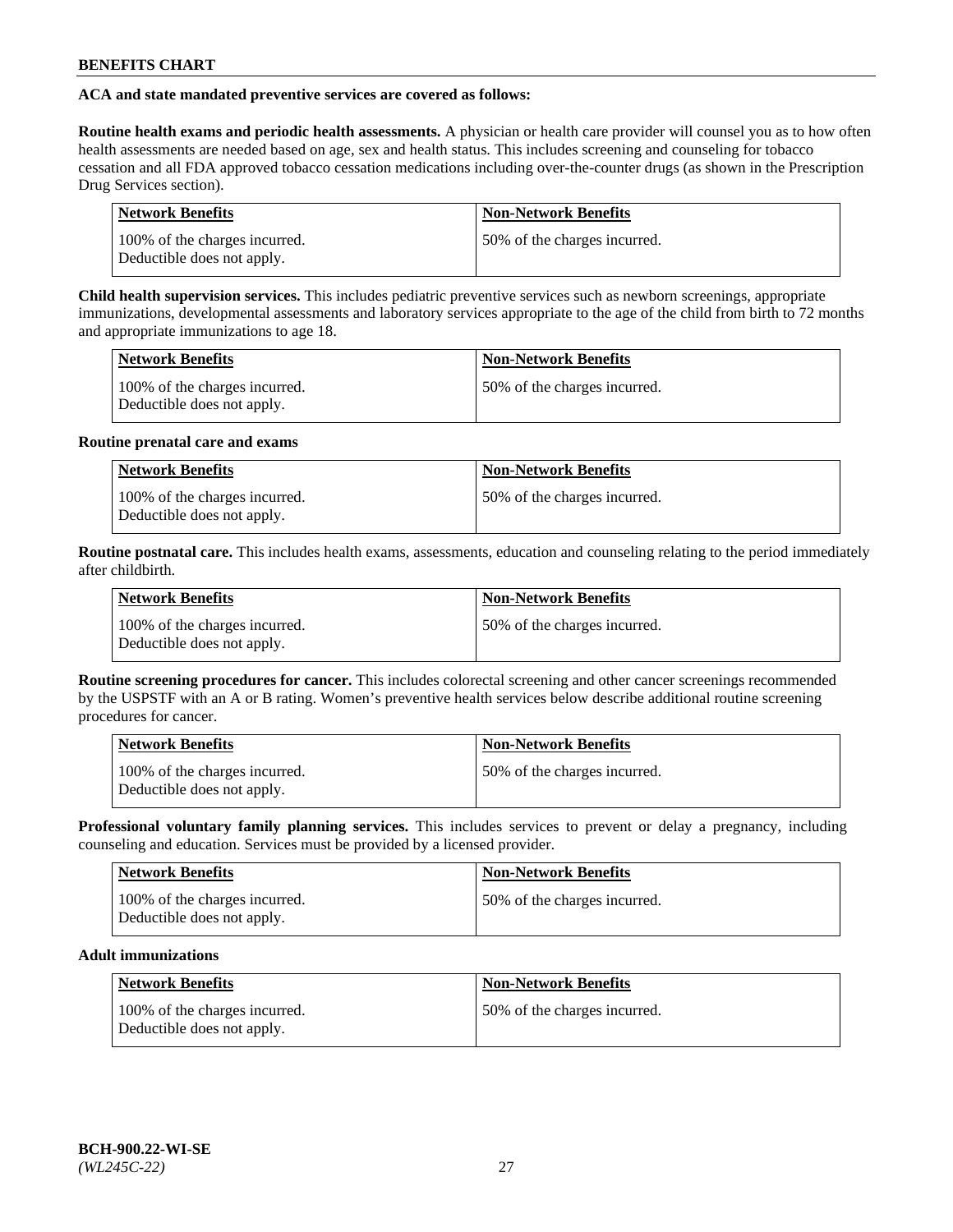**Women's preventive health services.** This includes mammograms, screenings for cervical cancer (pap smears), breast pumps, human papillomavirus (HPV) testing, counseling for sexually transmitted infections, counseling and screening for human immunodeficiency virus (HIV), and all FDA approved contraceptive methods as prescribed by a doctor, sterilization procedures, education and counseling (see the Prescription Drug Services section for coverage of oral contraceptive drugs). We also provide genetic screening for BRCA if someone in your family has the gene or you have a diagnosis of cancer.

The U.S. Preventive Services Task Force (USPSTF) recommends screening mammography, with or without clinical breast examination (CBE), every 1-2 years for women aged 40 and older. For women age 50 and older, we cover an annual mammogram.

| <b>Network Benefits</b>                                     | <b>Non-Network Benefits</b>  |
|-------------------------------------------------------------|------------------------------|
| 100% of the charges incurred.<br>Deductible does not apply. | 50% of the charges incurred. |

**Obesity screening and management.** We cover obesity screening and counseling for all ages during a routine preventive care exam. If you are age 18 or older and have a body mass index of 30 or more, we also cover intensive obesity management to help you lose weight. Your primary care doctor can coordinate these services.

| Network Benefits                                            | <b>Non-Network Benefits</b>  |
|-------------------------------------------------------------|------------------------------|
| 100% of the charges incurred.<br>Deductible does not apply. | 50% of the charges incurred. |

**In addition to any ACA or state mandated preventive services referenced above, we cover the following eligible services:**

#### **Routine eye and hearing exams**

| <b>Network Benefits</b>                                     | <b>Non-Network Benefits</b>  |
|-------------------------------------------------------------|------------------------------|
| 100% of the charges incurred.<br>Deductible does not apply. | 50% of the charges incurred. |

**Ovarian cancer surveillance test for women who are at risk.** "At risk for ovarian cancer" means (1) having a family history that includes any of the following: one or more first-degree or second-degree relatives with ovarian cancer, clusters of female relatives with breast cancer or nonpolyposis colorectal cancer; or (2) testing positive for BRCA1 or BRCA2 mutations. "Surveillance test for ovarian cancer" means annual screening using CA-125 serum tumor marker testing, transvaginal ultrasound, pelvic examination or other proven ovarian screening tests currently being evaluated by the federal Food and Drug Administration or by the National Cancer Institute.

| <b>Network Benefits</b>                               | <b>Non-Network Benefits</b>                           |
|-------------------------------------------------------|-------------------------------------------------------|
| Coverage level is same as corresponding Network       | Coverage level is same as corresponding Non-Network   |
| Benefits, depending on type of service provided, such | Benefits, depending on type of service provided, such |
| as Diagnostic Imaging Services, Laboratory Services   | as Diagnostic Imaging Services, Laboratory Services   |
| or Office Visits for Illness or Injury, or Preventive | or Office Visits for Illness or Injury, or Preventive |
| Services.                                             | Services.                                             |

**Peak flow meters for Insureds diagnosed with asthma.** Must be prescribed by a licensed provider.

| <b>Network Benefits</b>                                     | <b>Non-Network Benefits</b>  |
|-------------------------------------------------------------|------------------------------|
| 100% of the charges incurred.<br>Deductible does not apply. | 50% of the charges incurred. |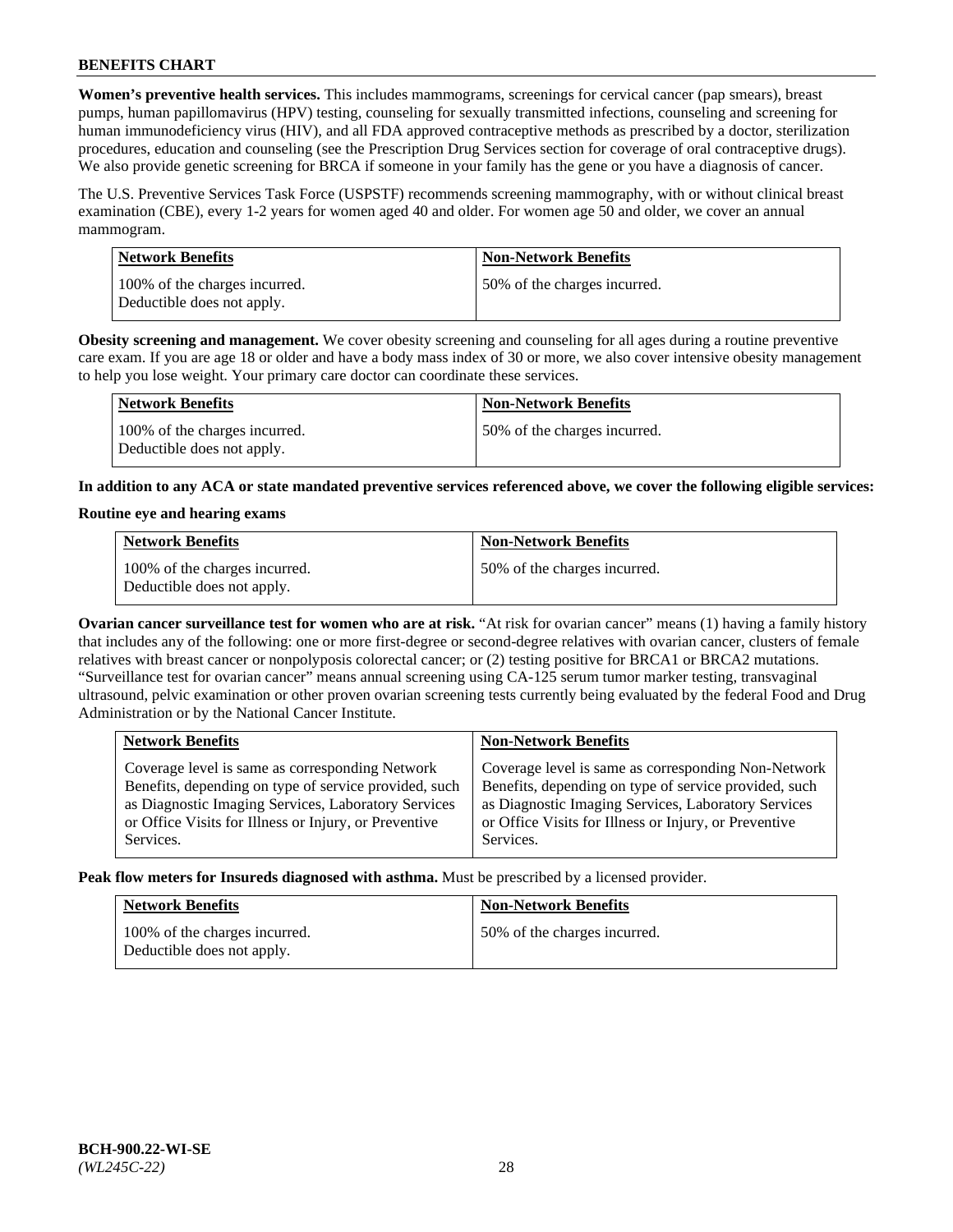**Glucose meters prescribed by a licensed provider** (other than continuous glucose monitoring systems which are covered under the "Diabetic Equipment and Supplies" section in this Benefits Chart)

| <b>Network Benefits</b>                                                                        | <b>Non-Network Benefits</b>  |
|------------------------------------------------------------------------------------------------|------------------------------|
| 100% of the charges incurred.<br>Deductible does not apply.                                    | 50% of the charges incurred. |
| Glucose meters are limited to meters on the formulary<br>and must be obtained from a pharmacy. |                              |

#### **Retinopathy screening for Insureds diagnosed with diabetes**

| Network Benefits                                            | <b>Non-Network Benefits</b>  |
|-------------------------------------------------------------|------------------------------|
| 100% of the charges incurred.<br>Deductible does not apply. | 50% of the charges incurred. |

#### **Hemoglobin A1C testing for Insureds diagnosed with diabetes**

| <b>Network Benefits</b>                                     | <b>Non-Network Benefits</b>  |
|-------------------------------------------------------------|------------------------------|
| 100% of the charges incurred.<br>Deductible does not apply. | 50% of the charges incurred. |

#### **International normalized ratio (INR) testing for Insureds diagnosed with liver disease and/or bleeding disorders**

| <b>Network Benefits</b>                                     | <b>Non-Network Benefits</b>  |
|-------------------------------------------------------------|------------------------------|
| 100% of the charges incurred.<br>Deductible does not apply. | 50% of the charges incurred. |

#### **Low-density lipoprotein (LDL) testing for Insureds diagnosed with heart disease**

| <b>Network Benefits</b>                                     | <b>Non-Network Benefits</b>  |
|-------------------------------------------------------------|------------------------------|
| 100% of the charges incurred.<br>Deductible does not apply. | 50% of the charges incurred. |

**Limitations:**Services are not preventive if received as part of a visit to diagnose, manage or maintain an acute or chronic medical condition, illness or injury. When that occurs, unless otherwise indicated above, standard deductibles, copayments or coinsurance apply.

#### **Not Covered:**

See "Services Not Covered" in the Certificate.

## **TELEHEALTH/TELEMEDICINE SERVICES**

#### **Definitions:**

**Telehealth, Telemedicine, or Virtual Care.** This is a means of communication between a health care professional and a patient. This includes the use of secure electronic information, imaging, and communication technologies, including:

- interactive audio or audio-video
- interactive audio with store-and-forward technology
- chat-based and email-based systems
- physician-to-physician consultation
- patient education
- data transmission
- data interpretation
- digital diagnostics (algorithm-enabled diagnostic support)
- digital therapeutics (the use of personal health devices and sensors, either alone or in combination with conventional drug therapies, for disease prevention and management)

**BCH-900.22-WI-SE**  *(WL245C-22)* 29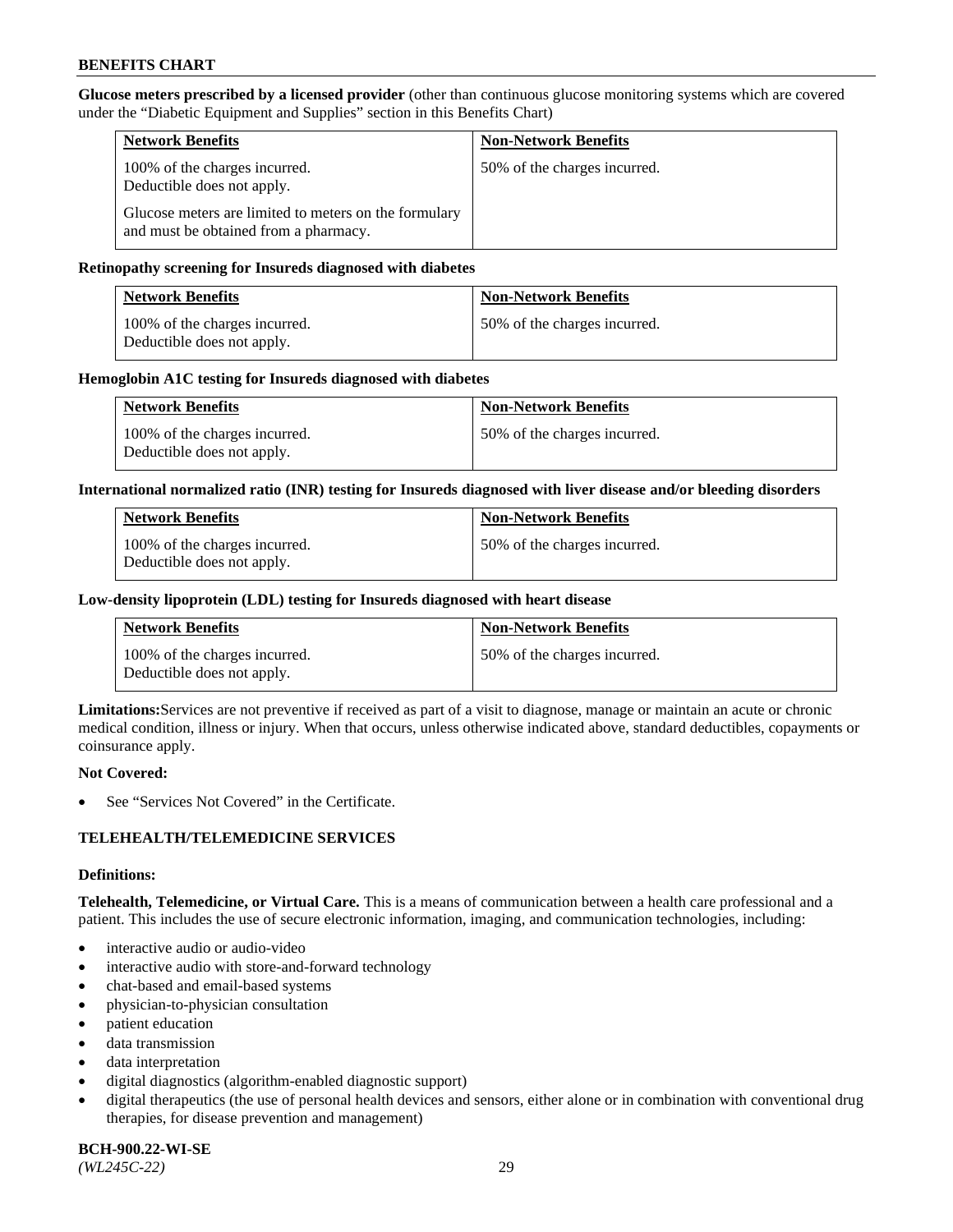Services can be delivered:

Synchronously: the patient and health care professional are engaging with one another at the same time; or Asynchronously: the patient and health care professional engage with each other at different points in time.

**Telephone Visits.** Live, synchronous, interactive encounters over the telephone between a patient and a healthcare provider.

**E-visit or chat-based visits.** Asynchronous online or mobile app encounters to discuss a patient's personal health information, vital signs, and other physiologic data or diagnostic images. The healthcare provider reviews and delivers a consultation, diagnosis, prescription or treatment plan after reviewing the patient's visit information.

**Virtuwell®.** This is an online service for you to receive a diagnosis and treatment for certain conditions, such as a cold, flu, ear pain and sinus infections. You may access the Virtuwell website at [virtuwell.com.](https://www.virtuwell.com/)

**Video Visits.** Live, synchronous, interactive encounters using secure web-based video between a patient and a healthcare provider.

#### **Covered Services:**

The Plan covers the following methods of receiving care for services that would be eligible under the Plan if the service were provided in person.

#### **Scheduled telephone visits**

| <b>Network Benefits</b>       | <b>Non-Network Benefits</b>  |
|-------------------------------|------------------------------|
| 100% of the charges incurred. | 50% of the charges incurred. |

## **E-visits**

## **Access to online care through Virtuwell at [virtuwell.com](https://www.virtuwell.com/)**

| <b>Network Benefits</b>       | <b>Non-Network Benefits</b> |
|-------------------------------|-----------------------------|
| 100% of the charges incurred. | Not applicable.             |

#### **All other E-visits**

| <b>Network Benefits</b>       | <b>Non-Network Benefits</b>  |
|-------------------------------|------------------------------|
| 100% of the charges incurred. | 50% of the charges incurred. |

#### **Video visits**

| <b>Network Benefits</b>                                      | <b>Non-Network Benefits</b>                            |
|--------------------------------------------------------------|--------------------------------------------------------|
| Coverage level is same as corresponding Network              | Coverage level is same as corresponding Non-           |
| Benefits, depending on type of service provided, such as     | Network Benefits, depending on type of service         |
| Office Visits for Illness or Injury, Inpatient or Outpatient | provided, such as Office Visits for Illness or Injury, |
| <b>Hospital Services.</b>                                    | Inpatient or Outpatient Hospital Services.             |

#### **Not Covered:**

See "Services Not Covered" in the Certificate.

## **TRANSPLANT SERVICES**

## **Applicable Definitions:**

**Autologous.** This is when the source of cells is from the individual's own marrow or stem cells.

**Allogeneic.** This is when the source of cells is from a related or unrelated donor's marrow or stem cells.

**Allogeneic Bone Marrow Transplant.** This is when the bone marrow is harvested from the related or unrelated donor and stored. The patient undergoes treatment which includes tumor ablation with high-dose chemotherapy and/or radiation. The bone marrow is reinfused (transplanted).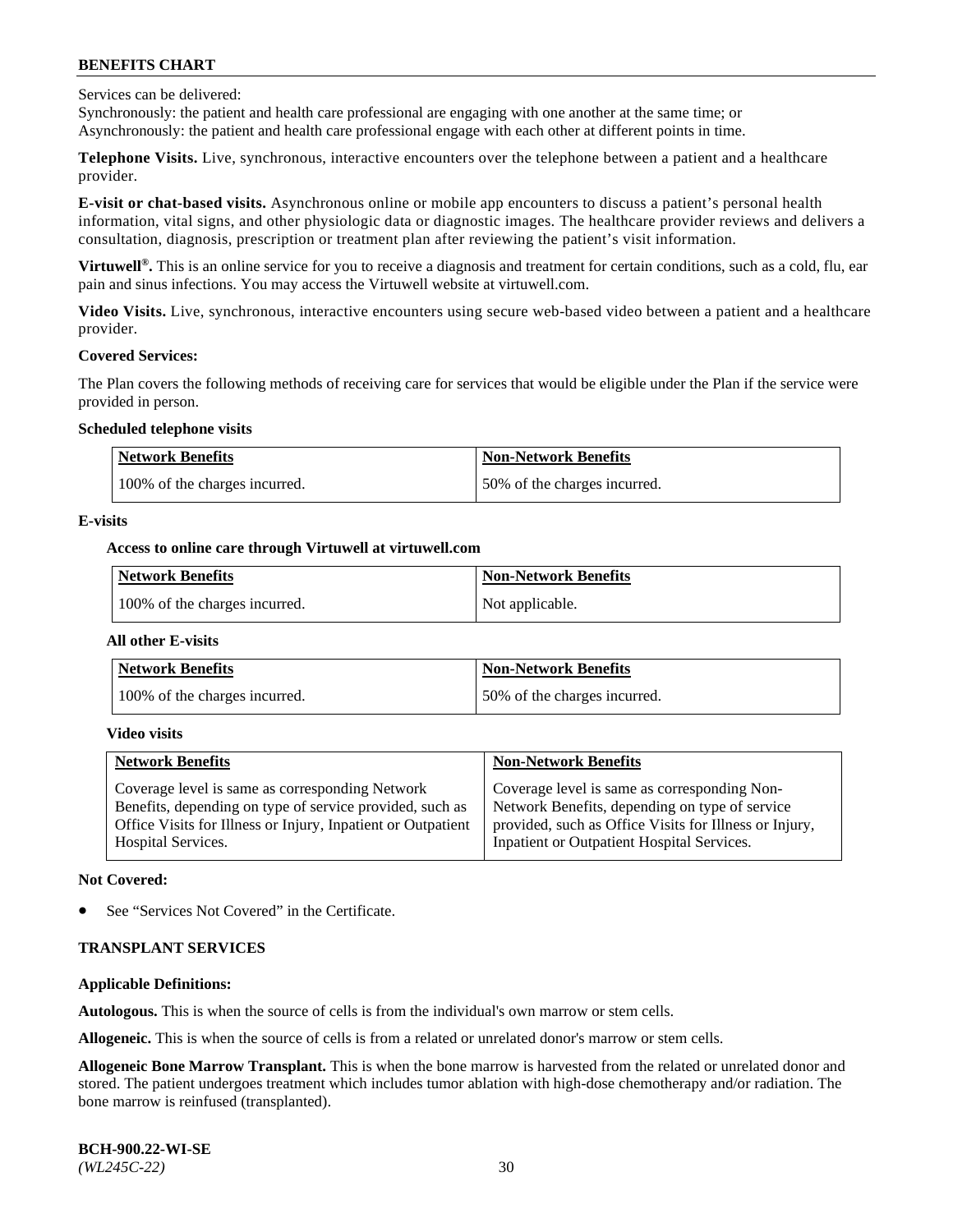**Autologous Bone Marrow Transplant.** This is when the bone marrow is harvested from the individual and stored. The patient undergoes treatment which includes tumor ablation with high-dose chemotherapy and/or radiation. The bone marrow is reinfused (transplanted).

**Autologous/Allogeneic Stem Cell Support.** This is a treatment process that includes stem cell harvest from either bone marrow or peripheral blood, tumor ablation with high-dose chemotherapy and/or radiation, stem cell reinfusion, and related care. Autologous/allogeneic bone marrow transplantation and high dose chemotherapy with peripheral stem cell rescue/support are considered to be autologous/allogeneic stem cell support.

**Designated Transplant Center.** This is any health care provider, group or association of health care providers designated by us to provide services, supplies or drugs for specified transplants for our Insureds.

**Transplant Services.** This is transplantation (including retransplants) of the human organs or tissue listed below, including all related post-surgical treatment, follow-up care and drugs and multiple transplants for a related cause. Transplant services do not include other organ or tissue transplants or surgical implantation of mechanical devices functioning as a human organ, except surgical implantation of an FDA approved Ventricular Assist Device (VAD) or total artificial heart, functioning as a temporary bridge to heart transplantation.

Prior authorization is required prior to consultation to support coordination of care and benefits.

#### **Covered Services:**

We cover eligible transplant services (as defined above) while you are covered under the Certificate. Transplants that will be considered for coverage are limited to the following:

- Kidney transplants for end-stage disease.
- Cornea transplants for end-stage disease.
- Heart transplants for end-stage disease.
- Lung transplants or heart/lung transplants for: (1) primary pulmonary hypertension; (2) Eisenmenger's syndrome; (3) endstage pulmonary fibrosis; (4) alpha 1 antitrypsin disease; (5) cystic fibrosis; and (6) emphysema.
- Liver transplants for: (1) biliary atresia in children; (2) primary biliary cirrhosis; (3) post-acute viral infection (including hepatitis A, hepatitis B antigen e negative and hepatitis C) causing acute atrophy or post-necrotic cirrhosis; (4) primary sclerosing cholangitis; (5) alcoholic cirrhosis; and (6) hepatocellular carcinoma.
- Allogeneic bone marrow transplants or peripheral stem cell support associated with high dose chemotherapy for: (1) acute myelogenous leukemia; (2) acute lymphocytic leukemia; (3) chronic myelogenous leukemia; (4) severe combined immunodeficiency disease; (5) Wiskott-Aldrich syndrome; (6) aplastic anemia; (7) sickle cell anemia; (8) non-relapsed or relapsed non-Hodgkin's lymphoma; (9) multiple myeloma; and (10) testicular cancer.
- Autologous bone marrow transplants or peripheral stem cell support associated with high-dose chemotherapy for: (1) acute leukemias; (2) non-Hodgkin's lymphoma; (3) Hodgkin's disease; (4) Burkitt's lymphoma; (5) neuroblastoma; (6) multiple myeloma; (7) chronic myelogenous leukemia; and (8) non-relapsed non-Hodgkin's lymphoma.
- Pancreas transplants for simultaneous pancreas-kidney transplants for diabetes, pancreas after kidney, living related segmental simultaneous pancreas kidney transplantation and pancreas transplant alone.

To receive Network Benefits, charges for transplant services must be incurred at a Designated Transplant Center.

The transplant-related treatment provided, including expenses incurred for directly related donor services, shall be subject to and in accordance with the provisions, limitations, maximums and other terms of the Certificate.

Medical and hospital expenses of the donor are covered only when the recipient is an Insured and the transplant and directly related donor expenses have been prior authorized for coverage. Treatment of medical complications that may occur to the donor are not covered. Donors are not considered Insureds, and are therefore not eligible for the rights afforded to Insureds under the Certificate.

The list of eligible transplant services and coverage determinations are based on established medical policies, which are subject to periodic review and modification by the medical director.

| Network Benefits                                 | <b>Non-Network Benefits</b>                          |
|--------------------------------------------------|------------------------------------------------------|
| See Network Inpatient Hospital Services Benefit. | See Non-Network Inpatient Hospital Services Benefit. |